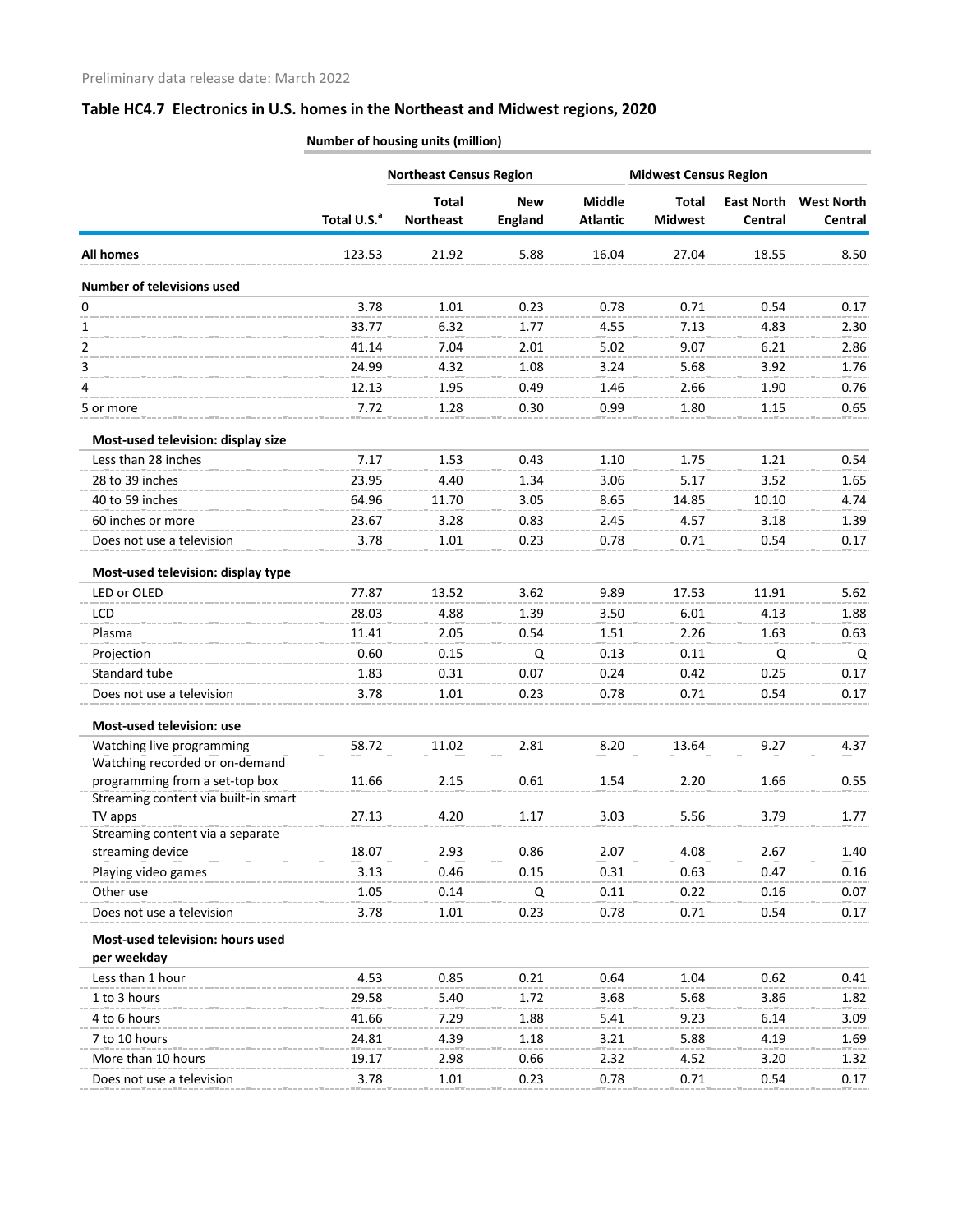|                                                     |                         | <b>Northeast Census Region</b>   |                              | <b>Midwest Census Region</b>     |                                |                              |                              |
|-----------------------------------------------------|-------------------------|----------------------------------|------------------------------|----------------------------------|--------------------------------|------------------------------|------------------------------|
|                                                     | Total U.S. <sup>a</sup> | <b>Total</b><br><b>Northeast</b> | <b>New</b><br><b>England</b> | <b>Middle</b><br><b>Atlantic</b> | <b>Total</b><br><b>Midwest</b> | <b>East North</b><br>Central | <b>West North</b><br>Central |
| <b>All homes</b>                                    | 123.53                  | 21.92                            | 5.88                         | 16.04                            | 27.04                          | 18.55                        | 8.50                         |
| Most-used television: hours used<br>per weekend day |                         |                                  |                              |                                  |                                |                              |                              |
| Less than 1 hour                                    | 4.10                    | 0.80                             | 0.20                         | 0.60                             | 0.88                           | 0.50                         | 0.38                         |
| 1 to 3 hours                                        | 20.64                   | 3.80                             | 1.20                         | 2.60                             | 3.84                           | 2.56                         | 1.28                         |
| 4 to 6 hours                                        | 39.55                   | 7.07                             | 1.95                         | 5.12                             | 8.55                           | 5.86                         | 2.69                         |
| 7 to 10 hours                                       | 32.17                   | 5.48                             | 1.42                         | 4.06                             | 7.73                           | 5.48                         | 2.25                         |
| More than 10 hours                                  | 23.28                   | 3.75                             | 0.87                         | 2.88                             | 5.34                           | 3.61                         | 1.73                         |
| Does not use a television                           | 3.78                    | 1.01                             | 0.23                         | 0.78                             | 0.71                           | 0.54                         | 0.17                         |
| Second most-used television:<br>display size        |                         |                                  |                              |                                  |                                |                              |                              |
| Less than 28 inches                                 | 14.79                   | 2.88                             | 0.88                         | 2.00                             | 3.57                           | 2.43                         | 1.14                         |
| 28 to 39 inches                                     | 28.86                   | 5.15                             | 1.36                         | 3.79                             | 6.50                           | 4.58                         | 1.92                         |
| 40 to 59 inches                                     | 35.78                   | 5.71                             | 1.42                         | 4.29                             | 7.63                           | 5.21                         | 2.42                         |
| 60 inches or more                                   | 6.55                    | 0.85                             | 0.22                         | 0.63                             | 1.50                           | 0.96                         | 0.53                         |
| Does not use two televisions                        | 37.55                   | 7.33                             | 2.00                         | 5.34                             | 7.84                           | 5.36                         | 2.47                         |
| Second most-used television:<br>display type        |                         |                                  |                              |                                  |                                |                              |                              |
| LED or OLED                                         | 52.87                   | 9.21                             | 2.41                         | 6.79                             | 12.24                          | 8.45                         | 3.80                         |
| LCD                                                 | 23.16                   | 3.70                             | 1.04                         | 2.67                             | 4.97                           | 3.40                         | 1.57                         |
| Plasma                                              | 6.88                    | 1.13                             | 0.29                         | 0.83                             | 1.19                           | 0.80                         | 0.38                         |
| Projection                                          | 0.62                    | 0.06                             | Q                            | Q                                | 0.19                           | 0.13                         | 0.06                         |
| Standard tube                                       | 2.46                    | 0.49                             | 0.11                         | 0.38                             | 0.62                           | 0.41                         | 0.22                         |
| Does not use two televisions                        | 37.55                   | 7.33                             | 2.00                         | 5.34                             | 7.84                           | 5.36                         | 2.47                         |
| Second most-used television: use                    |                         |                                  |                              |                                  |                                |                              |                              |
| Watching live programming                           | 40.32                   | 7.40                             | 1.89                         | 5.51                             | 9.22                           | 6.29                         | 2.94                         |
| Watching recorded or on-demand                      |                         |                                  |                              |                                  |                                |                              |                              |
| programming from a set-top box                      | 8.82                    | 1.47                             | 0.42                         | 1.05                             | 1.78                           | 1.23                         | 0.55                         |
| Streaming content via built-in smart<br>TV apps     | 16.23                   | 2.56                             | 0.75                         | 1.81                             | 3.34                           | 2.22                         | 1.12                         |
| Streaming content via a separate                    |                         |                                  |                              |                                  |                                |                              |                              |
| streaming device                                    | 11.83                   | 1.70                             | 0.50                         | 1.20                             | 2.75                           | 1.90                         | 0.86                         |
| Playing video games                                 | 7.74                    | 1.31                             | 0.29                         | 1.02                             | 1.87                           | 1.38                         | 0.49                         |
| Other use                                           | 1.04                    | 0.15                             | Q                            | 0.12                             | 0.24                           | 0.17                         | 0.07                         |
| Does not use two televisions                        | 37.55                   | 7.33                             | 2.00                         | 5.34                             | 7.84                           | 5.36                         | 2.47                         |
| Second most-used television: hours                  |                         |                                  |                              |                                  |                                |                              |                              |
| used per weekday                                    |                         |                                  |                              |                                  |                                |                              |                              |
| Less than 1 hour                                    | 15.96                   | 2.65                             | 0.79                         | 1.87                             | 3.93                           | 2.78                         | 1.15                         |
| 1 to 3 hours                                        | 39.09                   | 6.75                             | 1.91                         | 4.84                             | 8.51                           | 5.55                         | 2.96                         |
| 4 to 6 hours                                        | 18.55                   | 3.03                             | 0.72                         | 2.31                             | 4.20                           | 3.02                         | 1.18                         |
| 7 to 10 hours                                       | 7.84                    | 1.34                             | 0.30                         | 1.05                             | 1.70                           | 1.19                         | 0.51                         |
| More than 10 hours                                  | 4.54                    | 0.81                             | 0.16                         | 0.64                             | 0.87                           | 0.64                         | 0.23                         |
| Does not use two televisions                        | 37.55                   | 7.33                             | 2.00                         | 5.34                             | 7.84                           | 5.36                         | 2.47                         |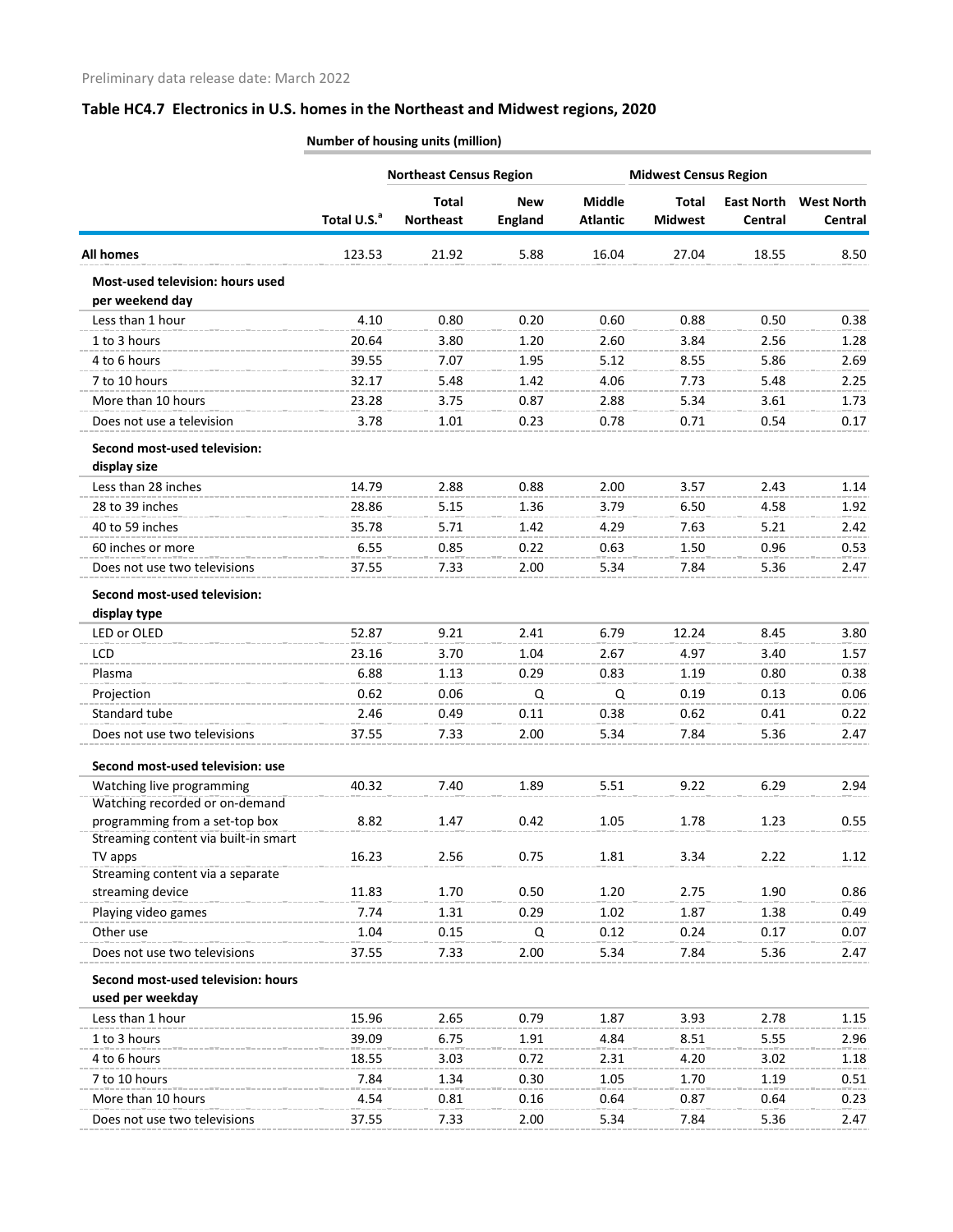|                                                             |                         | <b>Northeast Census Region</b>   |                              | <b>Midwest Census Region</b>     |                         |                                     |                              |
|-------------------------------------------------------------|-------------------------|----------------------------------|------------------------------|----------------------------------|-------------------------|-------------------------------------|------------------------------|
|                                                             | Total U.S. <sup>a</sup> | <b>Total</b><br><b>Northeast</b> | <b>New</b><br><b>England</b> | <b>Middle</b><br><b>Atlantic</b> | Total<br><b>Midwest</b> | <b>East North</b><br><b>Central</b> | <b>West North</b><br>Central |
| <b>All homes</b>                                            | 123.53                  | 21.92                            | 5.88                         | 16.04                            | 27.04                   | 18.55                               | 8.50                         |
| Second most-used television: hours<br>used per weekend day  |                         |                                  |                              |                                  |                         |                                     |                              |
| Less than 1 hour                                            | 15.24                   | 2.51                             | 0.78                         | 1.73                             | 3.74                    | 2.70                                | 1.04                         |
| 1 to 3 hours                                                | 34.96                   | 6.04                             | 1.74                         | 4.30                             | 7.62                    | 4.94                                | 2.68                         |
| 4 to 6 hours                                                | 20.13                   | 3.28                             | 0.78                         | 2.50                             | 4.51                    | 3.17                                | 1.33                         |
| 7 to 10 hours                                               | 10.11                   | 1.81                             | 0.36                         | 1.44                             | 2.17                    | 1.53                                | 0.64                         |
| More than 10 hours                                          | 5.53                    | 0.95                             | 0.22                         | 0.73                             | 1.17                    | 0.83                                | 0.33                         |
| Does not use two televisions                                | 37.55                   | 7.33                             | 2.00                         | 5.34                             | 7.84                    | 5.36                                | 2.47                         |
| Third most-used television: display<br>size                 |                         |                                  |                              |                                  |                         |                                     |                              |
| Less than 28 inches                                         | 10.74                   | 2.03                             | 0.54                         | 1.49                             | 2.59                    | 1.86                                | 0.73                         |
| 28 to 39 inches                                             | 16.71                   | 2.83                             | 0.70                         | 2.13                             | 3.72                    | 2.52                                | 1.20                         |
| 40 to 59 inches                                             | 14.99                   | 2.31                             | 0.57                         | 1.74                             | 3.32                    | 2.24                                | 1.09                         |
| 60 inches or more                                           | 2.39                    | 0.38                             | 0.06                         | 0.31                             | 0.50                    | 0.36                                | 0.14                         |
| Does not use three televisions                              | 78.70                   | 14.37                            | 4.01                         | 10.36                            | 16.90                   | 11.57                               | 5.33                         |
| Third most-used television: display                         |                         |                                  |                              |                                  |                         |                                     |                              |
| type                                                        |                         |                                  |                              |                                  |                         |                                     |                              |
| LED or OLED                                                 | 27.18                   | 4.72                             | 1.13                         | 3.59                             | 6.15                    | 4.21                                | 1.94                         |
| <b>LCD</b>                                                  | 12.68                   | 2.01                             | 0.51                         | 1.50                             | 2.81                    | 1.89                                | 0.93                         |
| Plasma                                                      | 3.28                    | 0.52                             | 0.17                         | 0.36                             | 0.74                    | 0.56                                | 0.18                         |
| Projection                                                  | 0.35                    | Q                                | Q                            | Q                                | 0.08                    | Q                                   | Q                            |
| Standard tube                                               | 1.34                    | 0.25                             | 0.05                         | 0.20                             | 0.35                    | 0.27                                | 0.08                         |
| Does not use three televisions                              | 78.70                   | 14.37                            | 4.01                         | 10.36                            | 16.90                   | 11.57                               | 5.33                         |
| Third most-used television: use                             |                         |                                  |                              |                                  |                         |                                     |                              |
| Watching live programming<br>Watching recorded or on-demand | 19.66                   | 3.67                             | 0.87                         | 2.81                             | 4.41                    | 3.01                                | 1.40                         |
| programming from a set-top box                              | 3.96                    | 0.70                             | 0.14                         | 0.56                             | 0.86                    | 0.62                                | 0.25                         |
| Streaming content via built-in smart<br>TV apps             | 8.52                    | 1.26                             | 0.35                         | 0.91                             | 1.90                    | 1.29                                | 0.60                         |
| Streaming content via a separate                            |                         |                                  |                              |                                  |                         |                                     |                              |
| streaming device                                            | 6.95                    | 1.07                             | 0.27                         | 0.80                             | 1.70                    | 1.14                                | 0.55                         |
| Playing video games                                         | 4.99                    | 0.79                             | 0.22                         | 0.58                             | 1.10                    | 0.81                                | 0.29                         |
| Other use                                                   | 0.75                    | 0.06                             | Q                            | Q                                | 0.18                    | 0.10                                | 0.07                         |
| Does not use three televisions                              | 78.70                   | 14.37                            | 4.01                         | 10.36                            | 16.90                   | 11.57                               | 5.33                         |
| Third most-used television: hours                           |                         |                                  |                              |                                  |                         |                                     |                              |
| used per weekday                                            |                         |                                  |                              |                                  |                         |                                     |                              |
| Less than 1 hour                                            | 13.85                   | 2.11                             | 0.53                         | 1.58                             | 3.49                    | 2.29                                | 1.20                         |
| 1 to 3 hours                                                | 19.00                   | 3.46                             | 0.79                         | 2.67                             | 4.26                    | 2.94                                | 1.32                         |
| 4 to 6 hours                                                | 7.17                    | 1.14                             | 0.36                         | 0.78                             | 1.46                    | 1.03                                | 0.43                         |
| 7 to 10 hours                                               | 3.20                    | 0.53                             | 0.16                         | 0.37                             | 0.63                    | 0.47                                | 0.15                         |
| More than 10 hours                                          | 1.62                    | 0.32                             | 0.03                         | 0.28                             | 0.30                    | 0.24                                | 0.05                         |
| Does not use three televisions                              | 78.70                   | 14.37                            | 4.01                         | 10.36                            | 16.90                   | 11.57                               | 5.33                         |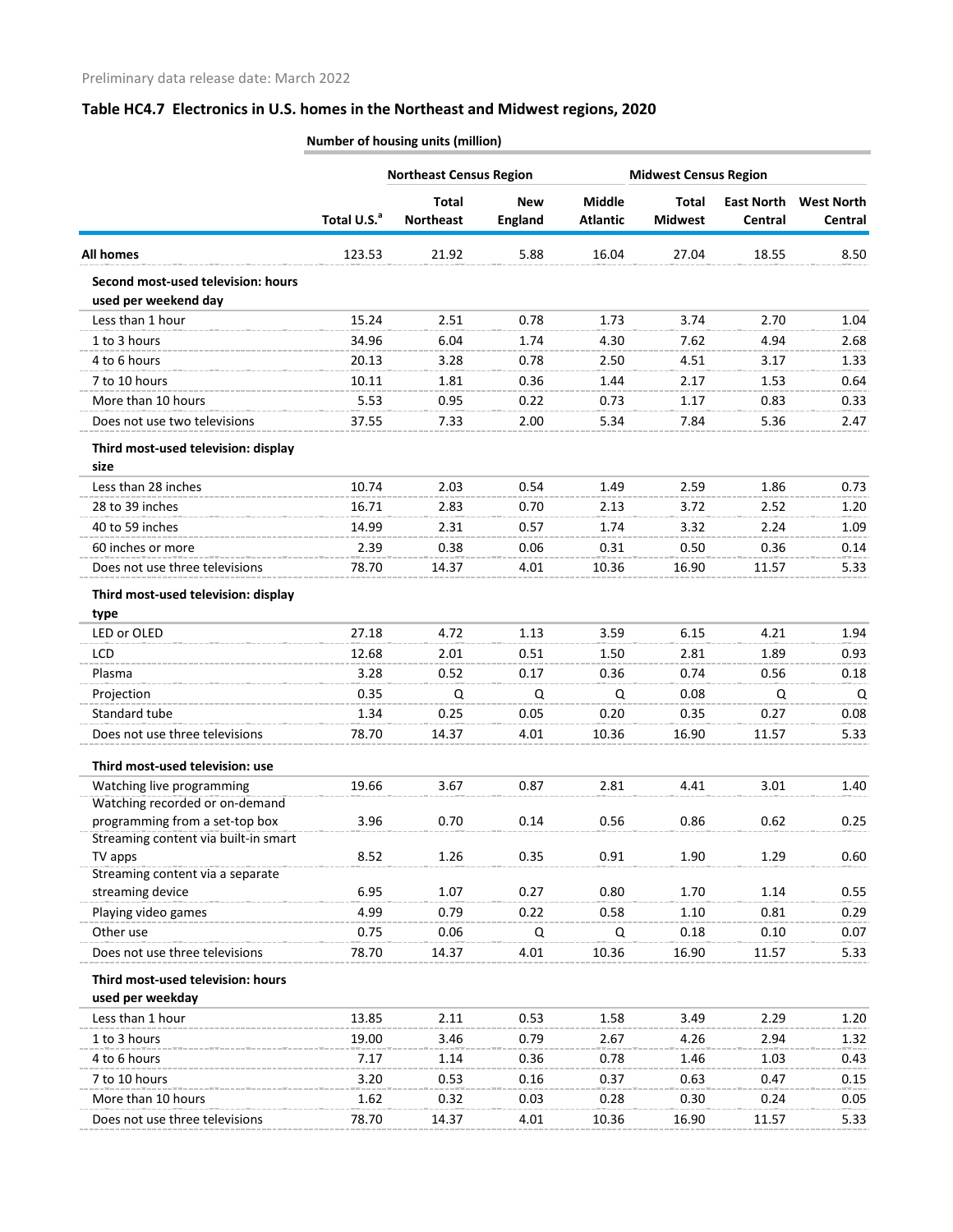|                                                           |                         | <b>Northeast Census Region</b>   |                              |                                  | <b>Midwest Census Region</b>   |                              |                              |
|-----------------------------------------------------------|-------------------------|----------------------------------|------------------------------|----------------------------------|--------------------------------|------------------------------|------------------------------|
|                                                           | Total U.S. <sup>a</sup> | <b>Total</b><br><b>Northeast</b> | <b>New</b><br><b>England</b> | <b>Middle</b><br><b>Atlantic</b> | <b>Total</b><br><b>Midwest</b> | <b>East North</b><br>Central | <b>West North</b><br>Central |
| <b>All homes</b>                                          | 123.53                  | 21.92                            | 5.88                         | 16.04                            | 27.04                          | 18.55                        | 8.50                         |
| Third most-used television: hours<br>used per weekend day |                         |                                  |                              |                                  |                                |                              |                              |
| Less than 1 hour                                          | 13.47                   | 2.10                             | 0.48                         | 1.62                             | 3.27                           | 2.18                         | 1.09                         |
| 1 to 3 hours                                              | 17.12                   | 3.12                             | 0.79                         | 2.33                             | 3.95                           | 2.64                         | 1.31                         |
| 4 to 6 hours                                              | 8.28                    | 1.35                             | 0.36                         | 0.99                             | 1.72                           | 1.23                         | 0.49                         |
| 7 to 10 hours                                             | 3.77                    | 0.57                             | 0.16                         | 0.41                             | 0.75                           | 0.56                         | 0.19                         |
| More than 10 hours                                        | 2.19                    | 0.41                             | 0.08                         | 0.33                             | 0.45                           | 0.36                         | 0.09                         |
| Does not use three televisions                            | 78.70                   | 14.37                            | 4.01                         | 10.36                            | 16.90                          | 11.57                        | 5.33                         |
| Number of cable or satellite boxes<br>without DVRs used   |                         |                                  |                              |                                  |                                |                              |                              |
|                                                           | 80.60                   | 12.72                            |                              | 9.11                             | 18.34                          | 12.44                        |                              |
| 0                                                         |                         |                                  | 3.61                         |                                  |                                |                              | 5.90                         |
| 1                                                         | 24.18                   | 5.08                             | 1.29                         | 3.79                             | 4.81<br>2.63                   | 3.36                         | 1.45                         |
| 2                                                         | 11.62                   | 2.54                             | 0.67                         | 1.86                             |                                | 1.86                         | 0.77                         |
| 3 or more                                                 | 7.12                    | 1.58                             | 0.30                         | 1.28                             | 1.27                           | 0.89                         | 0.38                         |
| Number of cable or satellite boxes<br>with DVRs used      |                         |                                  |                              |                                  |                                |                              |                              |
| 0                                                         | 81.63                   | 14.36                            | 3.78                         | 10.58                            | 18.34                          | 12.32                        | 6.02                         |
| 1                                                         | 25.55                   | 4.67                             | 1.42                         | 3.25                             | 5.42                           | 4.05                         | 1.36                         |
| 2                                                         | 9.36                    | 1.70                             | 0.42                         | 1.28                             | 1.80                           | 1.19                         | 0.61                         |
| 3 or more                                                 | 6.99                    | 1.19                             | 0.26                         | 0.93                             | 1.49                           | 0.99                         | 0.50                         |
| Number of separate DVRs used (not                         |                         |                                  |                              |                                  |                                |                              |                              |
| part of cable or satellite box)                           |                         |                                  |                              |                                  |                                |                              |                              |
| 0                                                         | 117.10                  | 20.97                            | 5.66                         | 15.31                            | 25.67                          | 17.61<br>0.71                | 8.06                         |
| 1<br>2                                                    | 4.56<br>1.33            | 0.70<br>0.17                     | 0.19                         | 0.51<br>0.15                     | 1.02<br>0.27                   | 0.17                         | 0.32<br>0.10                 |
| 3 or more                                                 | 0.53                    | 0.08                             | Q<br>Q                       | 0.07                             | 0.08                           | Q                            | Q                            |
|                                                           |                         |                                  |                              |                                  |                                |                              |                              |
| Number of DVD or Blu-ray players<br>used                  |                         |                                  |                              |                                  |                                |                              |                              |
| 0                                                         | 69.10                   | 13.37                            | 3.45                         | 9.92                             | 14.17                          | 9.85                         | 4.32                         |
| 1                                                         | 40.79                   | 6.51                             | 1.94                         | 4.57                             | 9.34                           | 6.20                         | 3.14                         |
| 2                                                         | 11.05                   | 1.65                             | 0.42                         | 1.22                             | 2.88                           | 2.06                         | 0.82                         |
| 3 or more                                                 | 2.59                    | 0.40                             | 0.07                         | 0.33                             | 0.65                           | 0.44                         | 0.21                         |
| <b>Number of VCRs used</b>                                |                         |                                  |                              |                                  |                                |                              |                              |
| 0                                                         | 104.82                  | 18.70                            | 5.06                         | 13.64                            | 22.07                          | 15.01                        | 7.07                         |
| 1                                                         | 16.59                   | 2.80                             | 0.73                         | 2.07                             | 4.50                           | 3.22                         | 1.29                         |
| 2                                                         | 1.79                    | 0.33                             | 0.07                         | 0.25                             | 0.41                           | 0.28                         | 0.14                         |
| 3 or more                                                 | 0.32                    | 0.09                             | Q                            | 0.08                             | Q                              | Q                            | Q                            |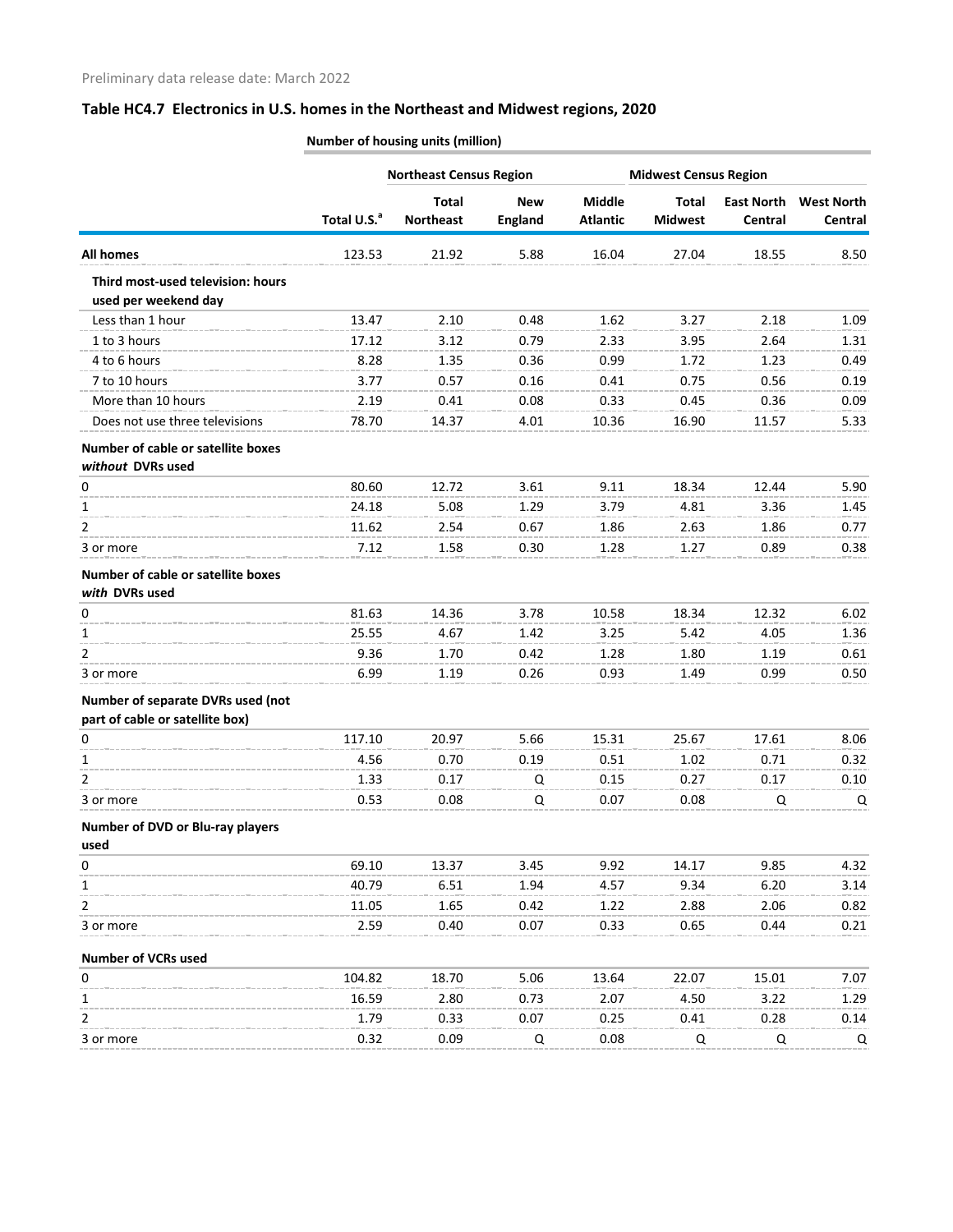|                                                     |                         | <b>Northeast Census Region</b> |                              | <b>Midwest Census Region</b> |                                |                              |                              |
|-----------------------------------------------------|-------------------------|--------------------------------|------------------------------|------------------------------|--------------------------------|------------------------------|------------------------------|
|                                                     | Total U.S. <sup>a</sup> | Total<br><b>Northeast</b>      | <b>New</b><br><b>England</b> | Middle<br><b>Atlantic</b>    | <b>Total</b><br><b>Midwest</b> | <b>East North</b><br>Central | <b>West North</b><br>Central |
| All homes                                           | 123.53                  | 21.92                          | 5.88                         | 16.04                        | 27.04                          | 18.55                        | 8.50                         |
| <b>Number of internet streaming</b><br>devices used |                         |                                |                              |                              |                                |                              |                              |
| 0                                                   | 54.15                   | 10.40                          | 2.63                         | 7.77                         | 12.20                          | 8.40                         | 3.80                         |
| 1                                                   | 34.74                   | 6.04                           | 1.68                         | 4.37                         | 7.17                           | 4.94                         | 2.23                         |
| 2                                                   | 18.68                   | 2.87                           | 0.87                         | 2.00                         | 3.97                           | 2.72                         | 1.25                         |
| 3 or more                                           | 15.95                   | 2.60                           | 0.69                         | 1.91                         | 3.69                           | 2.48                         | 1.21                         |
| Number of home theater or audio                     |                         |                                |                              |                              |                                |                              |                              |
| systems used                                        |                         |                                |                              |                              |                                |                              |                              |
| 0                                                   | 92.93                   | 16.85                          | 4.40                         | 12.45                        | 20.60                          | 14.09                        | 6.51                         |
| 1                                                   | 25.81                   | 4.33                           | 1.27                         | 3.06                         | 5.25                           | 3.64                         | 1.61                         |
| 2                                                   | 4.17                    | 0.67                           | 0.19                         | 0.49                         | 1.08                           | 0.72                         | 0.35                         |
| 3 or more                                           | 0.63                    | 0.07                           | Q                            | Q                            | 0.12                           | Q                            | Q                            |
| Number of video game consoles used                  |                         |                                |                              |                              |                                |                              |                              |
| 0                                                   | 81.03                   | 14.68                          | 3.86                         | 10.82                        | 17.60                          | 11.89                        | 5.72                         |
| 1                                                   | 29.51                   | 5.12                           | 1.47                         | 3.65                         | 6.37                           | 4.44                         | 1.92                         |
| 2                                                   | 9.59                    | 1.57                           | 0.36                         | 1.21                         | 2.25                           | 1.66                         | 0.60                         |
| 3 or more                                           | 3.40                    | 0.54                           | 0.18                         | 0.36                         | 0.82                           | 0.56                         | 0.26                         |
| Have internet access in the home                    |                         |                                |                              |                              |                                |                              |                              |
| Yes                                                 | 114.73                  | 20.44                          | 5.51                         | 14.93                        | 24.81                          | 17.02                        | 7.79                         |
| Pays cell phone company or internet                 |                         |                                |                              |                              |                                |                              |                              |
| service provider                                    | 110.21                  | 19.80                          | 5.36                         | 14.44                        | 23.66                          | 16.30                        | 7.36                         |
| Does not pay cell phone company or                  |                         |                                |                              |                              |                                |                              |                              |
| internet service provider                           | 4.51                    | 0.64                           | 0.15                         | 0.49                         | 1.15                           | 0.72                         | 0.43                         |
| No                                                  | 8.80                    | 1.48                           | 0.37                         | 1.11                         | 2.23                           | 1.53                         | 0.70                         |
| <b>Number of smart speakers</b>                     |                         |                                |                              |                              |                                |                              |                              |
| 0                                                   | 84.23                   | 14.57                          | 3.92                         | 10.65                        | 18.89                          | 12.84                        | 6.05                         |
| 1                                                   | 20.09                   | 3.76                           | 1.00                         | 2.76                         | 4.36                           | 3.16                         | 1.20                         |
| 2                                                   | 9.62                    | 1.81                           | 0.51                         | 1.31                         | 2.08                           | 1.35                         | 0.73                         |
| 3 or more                                           | 9.59                    | 1.78                           | 0.45                         | 1.33                         | 1.71                           | 1.20                         | 0.51                         |
| <b>Smart speaker controls</b>                       |                         |                                |                              |                              |                                |                              |                              |
| Lighting                                            | 9.70                    | 1.72                           | 0.45                         | 1.27                         | 2.01                           | 1.49                         | 0.52                         |
| Temperature                                         | 5.40                    | 0.82                           | 0.20                         | 0.62                         | 1.15                           | 0.86                         | 0.29                         |
| Security system, cameras, or locks                  | 7.07                    | 0.98                           | 0.28                         | 0.70                         | 1.31                           | 0.96                         | 0.36                         |
| Television, set-top box, or streaming               |                         |                                |                              |                              |                                |                              |                              |
| device                                              | 9.30                    | 1.65                           | 0.40                         | 1.25                         | 1.94                           | 1.37                         | 0.57                         |
| Something else                                      | 0.77                    | 0.09                           | Q                            | Q                            | 0.15                           | 0.13                         | Q                            |
| Does not use smart speaker to control               |                         |                                |                              |                              |                                |                              |                              |
| devices                                             | 22.31                   | 4.35                           | 1.14                         | 3.21                         | 4.57                           | 3.12                         | 1.44                         |
| Does not have smart speaker                         | 84.23                   | 14.57                          | 3.92                         | 10.65                        | 18.89                          | 12.84                        | 6.05                         |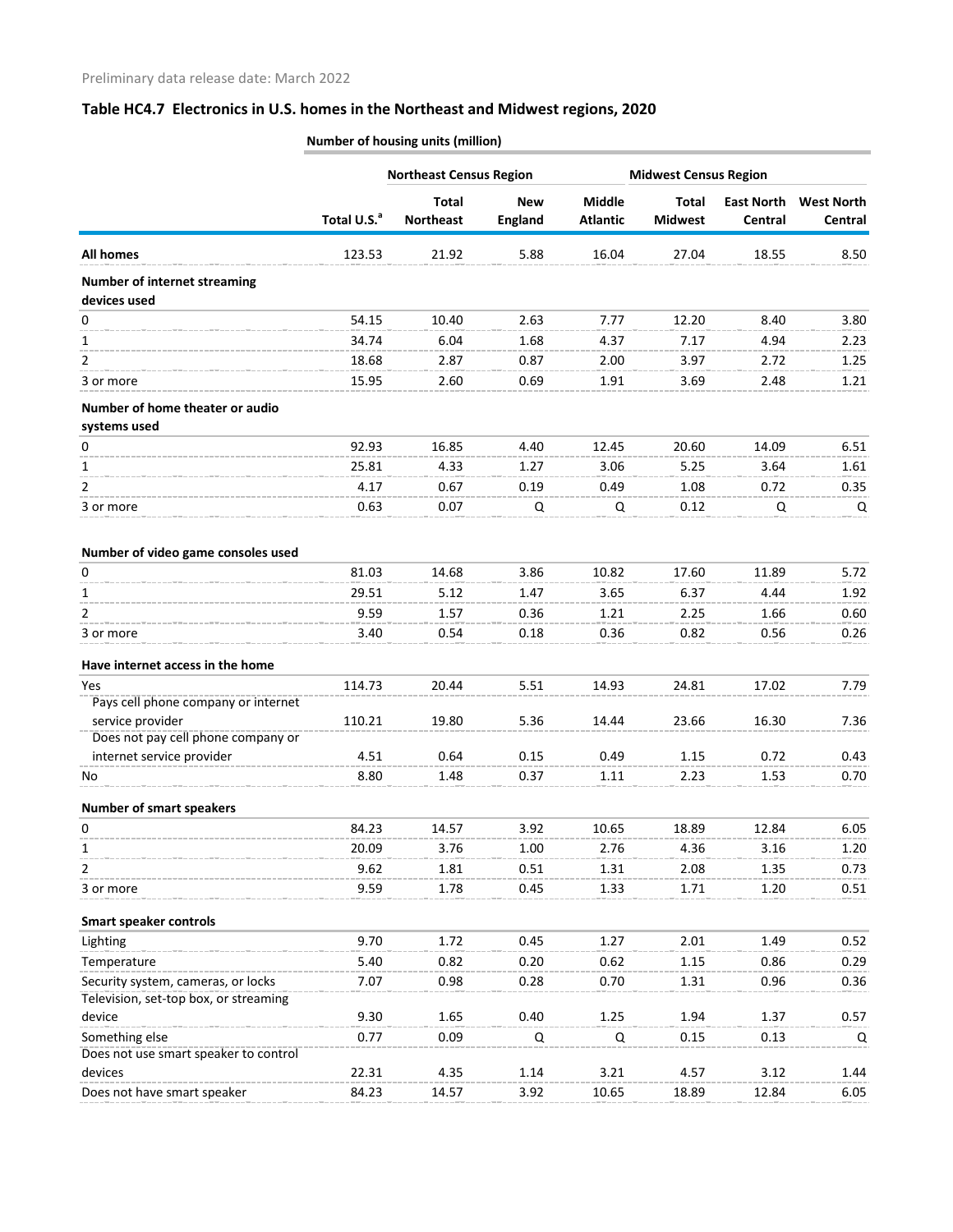|                                         |                         | <b>Northeast Census Region</b>   |                              |                           | <b>Midwest Census Region</b>   |                              |                              |
|-----------------------------------------|-------------------------|----------------------------------|------------------------------|---------------------------|--------------------------------|------------------------------|------------------------------|
|                                         | Total U.S. <sup>a</sup> | <b>Total</b><br><b>Northeast</b> | <b>New</b><br><b>England</b> | Middle<br><b>Atlantic</b> | <b>Total</b><br><b>Midwest</b> | <b>East North</b><br>Central | <b>West North</b><br>Central |
| <b>All homes</b>                        | 123.53                  | 21.92                            | 5.88                         | 16.04                     | 27.04                          | 18.55                        | 8.50                         |
| Number of desktop computers used        |                         |                                  |                              |                           |                                |                              |                              |
| $\pmb{0}$                               | 73.13                   | 12.95                            | 3.51                         | 9.44                      | 16.42                          | 11.20                        | 5.22                         |
| 1                                       | 39.89                   | 7.18                             | 1.92                         | 5.26                      | 8.62                           | 6.01                         | 2.61                         |
| 2                                       | 7.92                    | 1.44                             | 0.38                         | 1.06                      | 1.45                           | 0.96                         | 0.49                         |
| 3 or more                               | 2.58                    | 0.35                             | 0.07                         | 0.28                      | 0.56                           | 0.38                         | 0.17                         |
| Number of laptop computers used         |                         |                                  |                              |                           |                                |                              |                              |
| 0                                       | 31.34                   | 5.05                             | 1.24                         | 3.81                      | 7.64                           | 5.21                         | 2.43                         |
| 1                                       | 44.71                   | 7.62                             | 1.99                         | 5.63                      | 10.04                          | 6.72                         | 3.32                         |
| 2                                       | 28.21                   | 5.61                             | 1.54                         | 4.08                      | 5.60                           | 3.97                         | 1.63                         |
| 3 or more                               | 19.27                   | 3.64                             | 1.11                         | 2.53                      | 3.77                           | 2.64                         | 1.13                         |
| Number of tablets and e-readers<br>used |                         |                                  |                              |                           |                                |                              |                              |
| 0                                       | 50.01                   | 8.80                             | 2.20                         | 6.60                      | 11.24                          | 7.80                         | 3.44                         |
| 1                                       | 39.90                   | 7.02                             | 1.90                         | 5.12                      | 8.84                           | 5.90                         | 2.93                         |
| 2                                       | 22.27                   | 4.09                             | 1.10                         | 2.99                      | 4.52                           | 3.17                         | 1.35                         |
| 3 or more                               | 11.36                   | 2.01                             | 0.67                         | 1.33                      | 2.44                           | 1.67                         | 0.77                         |
| Number of smartphones used              |                         |                                  |                              |                           |                                |                              |                              |
| 0                                       | 14.76                   | 2.92                             | 0.74                         | 2.18                      | 3.48                           | 2.42                         | 1.06                         |
| 1                                       | 30.98                   | 5.51                             | 1.39                         | 4.12                      | 7.18                           | 4.86                         | 2.32                         |
| 2                                       | 46.13                   | 8.02                             | 2.18                         | 5.84                      | 10.28                          | 7.01                         | 3.26                         |
| 3 or more                               | 31.66                   | 5.47                             | 1.57                         | 3.90                      | 6.11                           | 4.25                         | 1.86                         |
| Number of other cell phones used        |                         |                                  |                              |                           |                                |                              |                              |
| 0                                       | 101.09                  | 17.67                            | 4.87                         | 12.80                     | 21.81                          | 14.89                        | 6.93                         |
| 1                                       | 14.79                   | 2.83                             | 0.66                         | 2.17                      | 3.54                           | 2.44                         | 1.10                         |
| $\overline{2}$                          | 5.08                    | 0.95                             | 0.23                         | 0.72                      | 1.17                           | 0.85                         | 0.33                         |
| 3 or more                               | 2.57                    | 0.47                             | 0.12                         | 0.35                      | 0.51                           | 0.37                         | 0.14                         |
| Number of printers, scanners,           |                         |                                  |                              |                           |                                |                              |                              |
| copiers, or fax machines                |                         |                                  |                              |                           |                                |                              |                              |
| 0                                       | 44.08                   | 7.65                             | 1.89                         | 5.75                      | 10.43                          | 7.07                         | 3.36                         |
| 1                                       | 68.40                   | 12.33                            | 3.45                         | 8.88                      | 14.48                          | 9.92                         | 4.56                         |
| $\overline{2}$                          | 9.41                    | 1.76                             | 0.50                         | 1.27                      | 1.76                           | 1.27                         | 0.49                         |
| 3 or more                               | 1.63                    | 0.18                             | 0.04                         | 0.14                      | 0.38                           | 0.29                         | 0.08                         |

**Number of housing units (million)**

Source: U.S. Energy Information Administration, Office of Energy Demand and Integrated Statistics, Form EIA-457A of the *2020 Residential Energy Consumption Survey*

Notes: Because of rounding, data may not sum to totals. See RECS Terminology for definition of terms used in these tables.

<sup>a</sup> Total U.S. includes all primary occupied housing units in the 50 states and the District of Columbia. Vacant housing units, seasonal units, second homes, military houses, and group quarters are excluded.

Q = Data withheld because either the relative standard error (RSE) was greater than 50% or fewer than 10 households in reporting sample.

N = No households in reporting sample.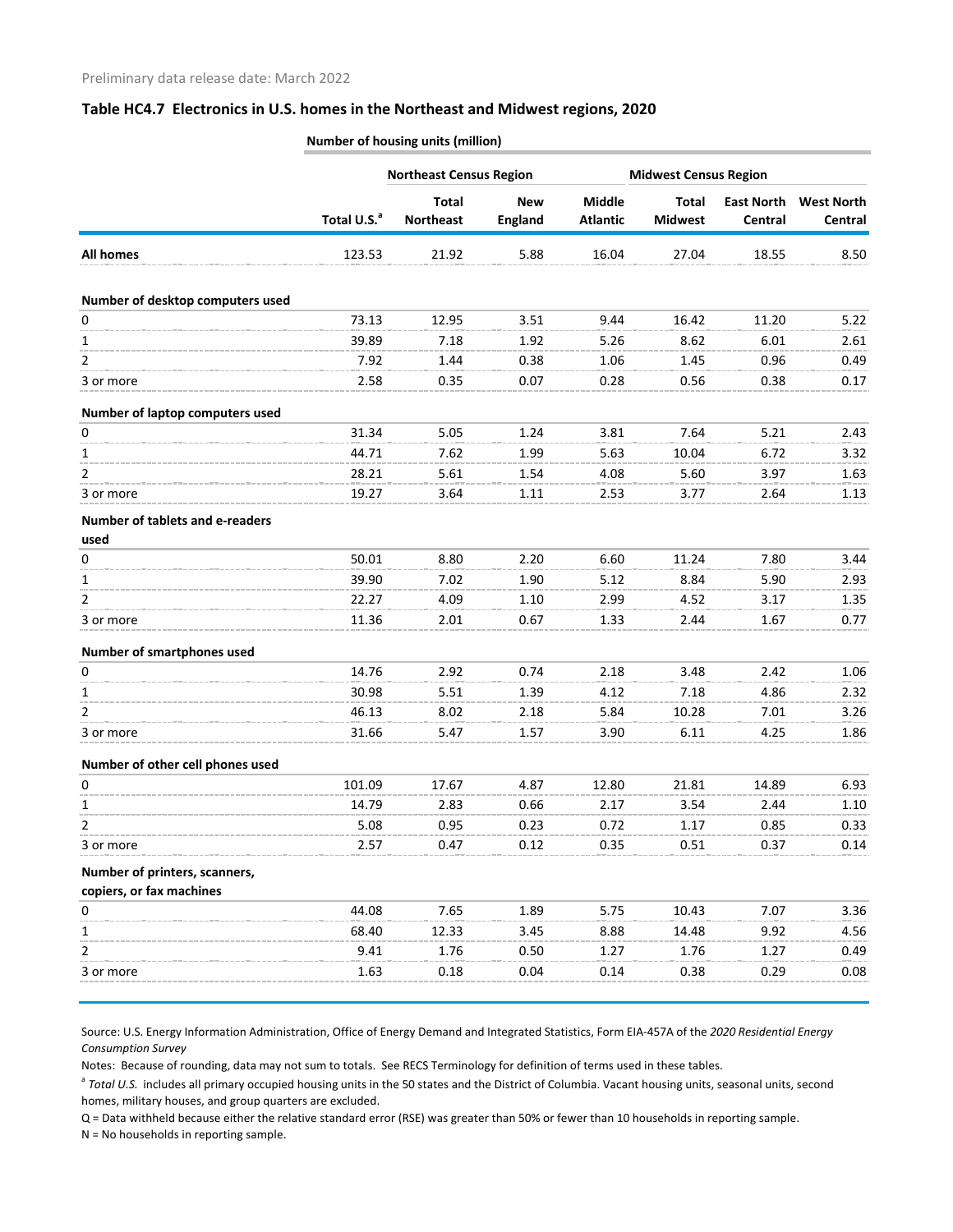| <b>Middle</b><br><b>Total</b><br><b>New</b><br><b>Total</b><br><b>East North</b><br>Total U.S. <sup>a</sup><br><b>Northeast</b><br><b>England</b><br><b>Atlantic</b><br><b>Midwest</b><br>Central<br><b>All homes</b><br>0.00<br>0.00<br>0.00<br>0.00<br>0.00<br>0.00<br>Number of televisions used<br>0<br>5.40<br>10.40<br>12.73<br>12.23<br>11.92<br>13.71<br>1.33<br>2.99<br>3.92<br>3.93<br>2.82<br>1<br>3.64<br>2<br>1.22<br>3.38<br>2.77<br>3.82<br>2.71<br>3.60<br>3<br>1.60<br>3.20<br>3.90<br>3.22<br>4.13<br>6.19<br>4<br>2.54<br>8.80<br>5.83<br>4.93<br>6.37<br>8.17<br>7.82<br>5.58<br>3.59<br>6.87<br>11.27<br>7.64<br>5 or more<br>Most-used television: display size<br>Less than 28 inches<br>3.09<br>8.20<br>9.58<br>9.66<br>10.84<br>6.84<br>28 to 39 inches<br>4.91<br>1.66<br>4.06<br>3.38<br>5.24<br>3.52<br>40 to 59 inches<br>0.77<br>1.84<br>1.80<br>2.77<br>2.20<br>2.55<br>60 inches or more<br>1.56<br>4.29<br>4.97<br>4.38<br>5.43<br>7.80<br>Does not use a television<br>5.40<br>12.73<br>12.23<br>11.92<br>10.40<br>13.71<br>Most-used television: display type<br>LED or OLED<br>0.66<br>1.48<br>2.17<br>1.79<br>1.31<br>1.75<br>LCD<br>1.49<br>4.16<br>3.31<br>3.43<br>4.74<br>4.46<br>Plasma<br>2.67<br>7.13<br>6.81<br>5.51<br>8.86<br>8.47<br>23.97<br>Projection<br>11.15<br>19.99<br>35.86<br>30.66<br>35.94<br>Standard tube<br>8.18<br>16.84<br>26.59<br>21.07<br>15.17<br>21.24<br>Does not use a television<br>5.40<br>10.40<br>12.73<br>12.23<br>11.92<br>13.71<br>Most-used television: use<br>Watching live programming<br>2.90<br>0.80<br>1.83<br>2.53<br>2.39<br>2.10<br>Watching recorded or on-demand<br>2.66<br>5.84<br>programming from a set-top box<br>7.12<br>7.30<br>6.16<br>7.47<br>Streaming content via built-in smart<br>1.38<br>TV apps<br>4.11<br>4.88<br>5.19<br>4.63<br>6.40<br>Streaming content via a separate<br>streaming device<br>2.20<br>4.21<br>5.00<br>6.78<br>4.98<br>6.48<br>Playing video games<br>5.01<br>12.54<br>13.21<br>15.05<br>20.45<br>17.57<br>Other use<br>8.47<br>26.93<br>18.25<br>21.98<br>43.95<br>25.68<br>5.40<br>Does not use a television<br>10.40<br>12.73<br>12.23<br>11.92<br>13.71<br>Most-used television: hours used<br>per weekday<br>Less than 1 hour<br>5.31<br>9.14<br>12.21<br>12.51<br>10.19<br>14.08<br>1 to 3 hours<br>1.61<br>3.65<br>3.92<br>5.14<br>3.78<br>4.75<br>4 to 6 hours<br>1.37<br>3.98<br>3.24<br>3.71<br>2.38<br>3.09<br>7 to 10 hours<br>3.82<br>3.54<br>1.74<br>6.45<br>4.75<br>4.50<br>More than 10 hours<br>2.20<br>4.30<br>4.73<br>8.65<br>5.52<br>5.21 |                           | <b>Northeast Census Region</b> |       | <b>Midwest Census Region</b> |       |       |                              |
|-----------------------------------------------------------------------------------------------------------------------------------------------------------------------------------------------------------------------------------------------------------------------------------------------------------------------------------------------------------------------------------------------------------------------------------------------------------------------------------------------------------------------------------------------------------------------------------------------------------------------------------------------------------------------------------------------------------------------------------------------------------------------------------------------------------------------------------------------------------------------------------------------------------------------------------------------------------------------------------------------------------------------------------------------------------------------------------------------------------------------------------------------------------------------------------------------------------------------------------------------------------------------------------------------------------------------------------------------------------------------------------------------------------------------------------------------------------------------------------------------------------------------------------------------------------------------------------------------------------------------------------------------------------------------------------------------------------------------------------------------------------------------------------------------------------------------------------------------------------------------------------------------------------------------------------------------------------------------------------------------------------------------------------------------------------------------------------------------------------------------------------------------------------------------------------------------------------------------------------------------------------------------------------------------------------------------------------------------------------------------------------------------------------------------------------------------------------------------------------------------------------------------------------------------------------------------------------------|---------------------------|--------------------------------|-------|------------------------------|-------|-------|------------------------------|
|                                                                                                                                                                                                                                                                                                                                                                                                                                                                                                                                                                                                                                                                                                                                                                                                                                                                                                                                                                                                                                                                                                                                                                                                                                                                                                                                                                                                                                                                                                                                                                                                                                                                                                                                                                                                                                                                                                                                                                                                                                                                                                                                                                                                                                                                                                                                                                                                                                                                                                                                                                                         |                           |                                |       |                              |       |       | <b>West North</b><br>Central |
|                                                                                                                                                                                                                                                                                                                                                                                                                                                                                                                                                                                                                                                                                                                                                                                                                                                                                                                                                                                                                                                                                                                                                                                                                                                                                                                                                                                                                                                                                                                                                                                                                                                                                                                                                                                                                                                                                                                                                                                                                                                                                                                                                                                                                                                                                                                                                                                                                                                                                                                                                                                         |                           |                                |       |                              |       |       | 0.00                         |
|                                                                                                                                                                                                                                                                                                                                                                                                                                                                                                                                                                                                                                                                                                                                                                                                                                                                                                                                                                                                                                                                                                                                                                                                                                                                                                                                                                                                                                                                                                                                                                                                                                                                                                                                                                                                                                                                                                                                                                                                                                                                                                                                                                                                                                                                                                                                                                                                                                                                                                                                                                                         |                           |                                |       |                              |       |       |                              |
|                                                                                                                                                                                                                                                                                                                                                                                                                                                                                                                                                                                                                                                                                                                                                                                                                                                                                                                                                                                                                                                                                                                                                                                                                                                                                                                                                                                                                                                                                                                                                                                                                                                                                                                                                                                                                                                                                                                                                                                                                                                                                                                                                                                                                                                                                                                                                                                                                                                                                                                                                                                         |                           |                                |       |                              |       |       |                              |
|                                                                                                                                                                                                                                                                                                                                                                                                                                                                                                                                                                                                                                                                                                                                                                                                                                                                                                                                                                                                                                                                                                                                                                                                                                                                                                                                                                                                                                                                                                                                                                                                                                                                                                                                                                                                                                                                                                                                                                                                                                                                                                                                                                                                                                                                                                                                                                                                                                                                                                                                                                                         |                           |                                |       |                              |       |       | 20.94                        |
|                                                                                                                                                                                                                                                                                                                                                                                                                                                                                                                                                                                                                                                                                                                                                                                                                                                                                                                                                                                                                                                                                                                                                                                                                                                                                                                                                                                                                                                                                                                                                                                                                                                                                                                                                                                                                                                                                                                                                                                                                                                                                                                                                                                                                                                                                                                                                                                                                                                                                                                                                                                         |                           |                                |       |                              |       |       | 4.21                         |
|                                                                                                                                                                                                                                                                                                                                                                                                                                                                                                                                                                                                                                                                                                                                                                                                                                                                                                                                                                                                                                                                                                                                                                                                                                                                                                                                                                                                                                                                                                                                                                                                                                                                                                                                                                                                                                                                                                                                                                                                                                                                                                                                                                                                                                                                                                                                                                                                                                                                                                                                                                                         |                           |                                |       |                              |       |       | 3.56                         |
|                                                                                                                                                                                                                                                                                                                                                                                                                                                                                                                                                                                                                                                                                                                                                                                                                                                                                                                                                                                                                                                                                                                                                                                                                                                                                                                                                                                                                                                                                                                                                                                                                                                                                                                                                                                                                                                                                                                                                                                                                                                                                                                                                                                                                                                                                                                                                                                                                                                                                                                                                                                         |                           |                                |       |                              |       |       | 5.44                         |
|                                                                                                                                                                                                                                                                                                                                                                                                                                                                                                                                                                                                                                                                                                                                                                                                                                                                                                                                                                                                                                                                                                                                                                                                                                                                                                                                                                                                                                                                                                                                                                                                                                                                                                                                                                                                                                                                                                                                                                                                                                                                                                                                                                                                                                                                                                                                                                                                                                                                                                                                                                                         |                           |                                |       |                              |       |       | 7.01                         |
|                                                                                                                                                                                                                                                                                                                                                                                                                                                                                                                                                                                                                                                                                                                                                                                                                                                                                                                                                                                                                                                                                                                                                                                                                                                                                                                                                                                                                                                                                                                                                                                                                                                                                                                                                                                                                                                                                                                                                                                                                                                                                                                                                                                                                                                                                                                                                                                                                                                                                                                                                                                         |                           |                                |       |                              |       |       | 9.46                         |
|                                                                                                                                                                                                                                                                                                                                                                                                                                                                                                                                                                                                                                                                                                                                                                                                                                                                                                                                                                                                                                                                                                                                                                                                                                                                                                                                                                                                                                                                                                                                                                                                                                                                                                                                                                                                                                                                                                                                                                                                                                                                                                                                                                                                                                                                                                                                                                                                                                                                                                                                                                                         |                           |                                |       |                              |       |       |                              |
|                                                                                                                                                                                                                                                                                                                                                                                                                                                                                                                                                                                                                                                                                                                                                                                                                                                                                                                                                                                                                                                                                                                                                                                                                                                                                                                                                                                                                                                                                                                                                                                                                                                                                                                                                                                                                                                                                                                                                                                                                                                                                                                                                                                                                                                                                                                                                                                                                                                                                                                                                                                         |                           |                                |       |                              |       |       | 10.29                        |
|                                                                                                                                                                                                                                                                                                                                                                                                                                                                                                                                                                                                                                                                                                                                                                                                                                                                                                                                                                                                                                                                                                                                                                                                                                                                                                                                                                                                                                                                                                                                                                                                                                                                                                                                                                                                                                                                                                                                                                                                                                                                                                                                                                                                                                                                                                                                                                                                                                                                                                                                                                                         |                           |                                |       |                              |       |       | 4.91                         |
|                                                                                                                                                                                                                                                                                                                                                                                                                                                                                                                                                                                                                                                                                                                                                                                                                                                                                                                                                                                                                                                                                                                                                                                                                                                                                                                                                                                                                                                                                                                                                                                                                                                                                                                                                                                                                                                                                                                                                                                                                                                                                                                                                                                                                                                                                                                                                                                                                                                                                                                                                                                         |                           |                                |       |                              |       |       | 2.64                         |
|                                                                                                                                                                                                                                                                                                                                                                                                                                                                                                                                                                                                                                                                                                                                                                                                                                                                                                                                                                                                                                                                                                                                                                                                                                                                                                                                                                                                                                                                                                                                                                                                                                                                                                                                                                                                                                                                                                                                                                                                                                                                                                                                                                                                                                                                                                                                                                                                                                                                                                                                                                                         |                           |                                |       |                              |       |       | 5.79                         |
|                                                                                                                                                                                                                                                                                                                                                                                                                                                                                                                                                                                                                                                                                                                                                                                                                                                                                                                                                                                                                                                                                                                                                                                                                                                                                                                                                                                                                                                                                                                                                                                                                                                                                                                                                                                                                                                                                                                                                                                                                                                                                                                                                                                                                                                                                                                                                                                                                                                                                                                                                                                         |                           |                                |       |                              |       |       | 20.94                        |
|                                                                                                                                                                                                                                                                                                                                                                                                                                                                                                                                                                                                                                                                                                                                                                                                                                                                                                                                                                                                                                                                                                                                                                                                                                                                                                                                                                                                                                                                                                                                                                                                                                                                                                                                                                                                                                                                                                                                                                                                                                                                                                                                                                                                                                                                                                                                                                                                                                                                                                                                                                                         |                           |                                |       |                              |       |       |                              |
|                                                                                                                                                                                                                                                                                                                                                                                                                                                                                                                                                                                                                                                                                                                                                                                                                                                                                                                                                                                                                                                                                                                                                                                                                                                                                                                                                                                                                                                                                                                                                                                                                                                                                                                                                                                                                                                                                                                                                                                                                                                                                                                                                                                                                                                                                                                                                                                                                                                                                                                                                                                         |                           |                                |       |                              |       |       | 2.11                         |
|                                                                                                                                                                                                                                                                                                                                                                                                                                                                                                                                                                                                                                                                                                                                                                                                                                                                                                                                                                                                                                                                                                                                                                                                                                                                                                                                                                                                                                                                                                                                                                                                                                                                                                                                                                                                                                                                                                                                                                                                                                                                                                                                                                                                                                                                                                                                                                                                                                                                                                                                                                                         |                           |                                |       |                              |       |       | 5.29                         |
|                                                                                                                                                                                                                                                                                                                                                                                                                                                                                                                                                                                                                                                                                                                                                                                                                                                                                                                                                                                                                                                                                                                                                                                                                                                                                                                                                                                                                                                                                                                                                                                                                                                                                                                                                                                                                                                                                                                                                                                                                                                                                                                                                                                                                                                                                                                                                                                                                                                                                                                                                                                         |                           |                                |       |                              |       |       | 9.41                         |
|                                                                                                                                                                                                                                                                                                                                                                                                                                                                                                                                                                                                                                                                                                                                                                                                                                                                                                                                                                                                                                                                                                                                                                                                                                                                                                                                                                                                                                                                                                                                                                                                                                                                                                                                                                                                                                                                                                                                                                                                                                                                                                                                                                                                                                                                                                                                                                                                                                                                                                                                                                                         |                           |                                |       |                              |       |       | 50.70                        |
|                                                                                                                                                                                                                                                                                                                                                                                                                                                                                                                                                                                                                                                                                                                                                                                                                                                                                                                                                                                                                                                                                                                                                                                                                                                                                                                                                                                                                                                                                                                                                                                                                                                                                                                                                                                                                                                                                                                                                                                                                                                                                                                                                                                                                                                                                                                                                                                                                                                                                                                                                                                         |                           |                                |       |                              |       |       | 18.06                        |
|                                                                                                                                                                                                                                                                                                                                                                                                                                                                                                                                                                                                                                                                                                                                                                                                                                                                                                                                                                                                                                                                                                                                                                                                                                                                                                                                                                                                                                                                                                                                                                                                                                                                                                                                                                                                                                                                                                                                                                                                                                                                                                                                                                                                                                                                                                                                                                                                                                                                                                                                                                                         |                           |                                |       |                              |       |       | 20.94                        |
|                                                                                                                                                                                                                                                                                                                                                                                                                                                                                                                                                                                                                                                                                                                                                                                                                                                                                                                                                                                                                                                                                                                                                                                                                                                                                                                                                                                                                                                                                                                                                                                                                                                                                                                                                                                                                                                                                                                                                                                                                                                                                                                                                                                                                                                                                                                                                                                                                                                                                                                                                                                         |                           |                                |       |                              |       |       |                              |
|                                                                                                                                                                                                                                                                                                                                                                                                                                                                                                                                                                                                                                                                                                                                                                                                                                                                                                                                                                                                                                                                                                                                                                                                                                                                                                                                                                                                                                                                                                                                                                                                                                                                                                                                                                                                                                                                                                                                                                                                                                                                                                                                                                                                                                                                                                                                                                                                                                                                                                                                                                                         |                           |                                |       |                              |       |       |                              |
|                                                                                                                                                                                                                                                                                                                                                                                                                                                                                                                                                                                                                                                                                                                                                                                                                                                                                                                                                                                                                                                                                                                                                                                                                                                                                                                                                                                                                                                                                                                                                                                                                                                                                                                                                                                                                                                                                                                                                                                                                                                                                                                                                                                                                                                                                                                                                                                                                                                                                                                                                                                         |                           |                                |       |                              |       |       | 2.54                         |
|                                                                                                                                                                                                                                                                                                                                                                                                                                                                                                                                                                                                                                                                                                                                                                                                                                                                                                                                                                                                                                                                                                                                                                                                                                                                                                                                                                                                                                                                                                                                                                                                                                                                                                                                                                                                                                                                                                                                                                                                                                                                                                                                                                                                                                                                                                                                                                                                                                                                                                                                                                                         |                           |                                |       |                              |       |       | 10.43                        |
|                                                                                                                                                                                                                                                                                                                                                                                                                                                                                                                                                                                                                                                                                                                                                                                                                                                                                                                                                                                                                                                                                                                                                                                                                                                                                                                                                                                                                                                                                                                                                                                                                                                                                                                                                                                                                                                                                                                                                                                                                                                                                                                                                                                                                                                                                                                                                                                                                                                                                                                                                                                         |                           |                                |       |                              |       |       |                              |
|                                                                                                                                                                                                                                                                                                                                                                                                                                                                                                                                                                                                                                                                                                                                                                                                                                                                                                                                                                                                                                                                                                                                                                                                                                                                                                                                                                                                                                                                                                                                                                                                                                                                                                                                                                                                                                                                                                                                                                                                                                                                                                                                                                                                                                                                                                                                                                                                                                                                                                                                                                                         |                           |                                |       |                              |       |       | 5.50                         |
|                                                                                                                                                                                                                                                                                                                                                                                                                                                                                                                                                                                                                                                                                                                                                                                                                                                                                                                                                                                                                                                                                                                                                                                                                                                                                                                                                                                                                                                                                                                                                                                                                                                                                                                                                                                                                                                                                                                                                                                                                                                                                                                                                                                                                                                                                                                                                                                                                                                                                                                                                                                         |                           |                                |       |                              |       |       |                              |
|                                                                                                                                                                                                                                                                                                                                                                                                                                                                                                                                                                                                                                                                                                                                                                                                                                                                                                                                                                                                                                                                                                                                                                                                                                                                                                                                                                                                                                                                                                                                                                                                                                                                                                                                                                                                                                                                                                                                                                                                                                                                                                                                                                                                                                                                                                                                                                                                                                                                                                                                                                                         |                           |                                |       |                              |       |       | 7.15                         |
|                                                                                                                                                                                                                                                                                                                                                                                                                                                                                                                                                                                                                                                                                                                                                                                                                                                                                                                                                                                                                                                                                                                                                                                                                                                                                                                                                                                                                                                                                                                                                                                                                                                                                                                                                                                                                                                                                                                                                                                                                                                                                                                                                                                                                                                                                                                                                                                                                                                                                                                                                                                         |                           |                                |       |                              |       |       | 20.14                        |
|                                                                                                                                                                                                                                                                                                                                                                                                                                                                                                                                                                                                                                                                                                                                                                                                                                                                                                                                                                                                                                                                                                                                                                                                                                                                                                                                                                                                                                                                                                                                                                                                                                                                                                                                                                                                                                                                                                                                                                                                                                                                                                                                                                                                                                                                                                                                                                                                                                                                                                                                                                                         |                           |                                |       |                              |       |       | 30.69                        |
|                                                                                                                                                                                                                                                                                                                                                                                                                                                                                                                                                                                                                                                                                                                                                                                                                                                                                                                                                                                                                                                                                                                                                                                                                                                                                                                                                                                                                                                                                                                                                                                                                                                                                                                                                                                                                                                                                                                                                                                                                                                                                                                                                                                                                                                                                                                                                                                                                                                                                                                                                                                         |                           |                                |       |                              |       |       | 20.94                        |
|                                                                                                                                                                                                                                                                                                                                                                                                                                                                                                                                                                                                                                                                                                                                                                                                                                                                                                                                                                                                                                                                                                                                                                                                                                                                                                                                                                                                                                                                                                                                                                                                                                                                                                                                                                                                                                                                                                                                                                                                                                                                                                                                                                                                                                                                                                                                                                                                                                                                                                                                                                                         |                           |                                |       |                              |       |       |                              |
|                                                                                                                                                                                                                                                                                                                                                                                                                                                                                                                                                                                                                                                                                                                                                                                                                                                                                                                                                                                                                                                                                                                                                                                                                                                                                                                                                                                                                                                                                                                                                                                                                                                                                                                                                                                                                                                                                                                                                                                                                                                                                                                                                                                                                                                                                                                                                                                                                                                                                                                                                                                         |                           |                                |       |                              |       |       | 13.22                        |
|                                                                                                                                                                                                                                                                                                                                                                                                                                                                                                                                                                                                                                                                                                                                                                                                                                                                                                                                                                                                                                                                                                                                                                                                                                                                                                                                                                                                                                                                                                                                                                                                                                                                                                                                                                                                                                                                                                                                                                                                                                                                                                                                                                                                                                                                                                                                                                                                                                                                                                                                                                                         |                           |                                |       |                              |       |       | 5.28                         |
|                                                                                                                                                                                                                                                                                                                                                                                                                                                                                                                                                                                                                                                                                                                                                                                                                                                                                                                                                                                                                                                                                                                                                                                                                                                                                                                                                                                                                                                                                                                                                                                                                                                                                                                                                                                                                                                                                                                                                                                                                                                                                                                                                                                                                                                                                                                                                                                                                                                                                                                                                                                         |                           |                                |       |                              |       |       | 3.51                         |
|                                                                                                                                                                                                                                                                                                                                                                                                                                                                                                                                                                                                                                                                                                                                                                                                                                                                                                                                                                                                                                                                                                                                                                                                                                                                                                                                                                                                                                                                                                                                                                                                                                                                                                                                                                                                                                                                                                                                                                                                                                                                                                                                                                                                                                                                                                                                                                                                                                                                                                                                                                                         |                           |                                |       |                              |       |       | 5.34                         |
|                                                                                                                                                                                                                                                                                                                                                                                                                                                                                                                                                                                                                                                                                                                                                                                                                                                                                                                                                                                                                                                                                                                                                                                                                                                                                                                                                                                                                                                                                                                                                                                                                                                                                                                                                                                                                                                                                                                                                                                                                                                                                                                                                                                                                                                                                                                                                                                                                                                                                                                                                                                         |                           |                                |       |                              |       |       | 6.32                         |
| 5.40<br>10.40                                                                                                                                                                                                                                                                                                                                                                                                                                                                                                                                                                                                                                                                                                                                                                                                                                                                                                                                                                                                                                                                                                                                                                                                                                                                                                                                                                                                                                                                                                                                                                                                                                                                                                                                                                                                                                                                                                                                                                                                                                                                                                                                                                                                                                                                                                                                                                                                                                                                                                                                                                           | Does not use a television |                                | 12.73 | 12.23                        | 11.92 | 13.71 | 20.94                        |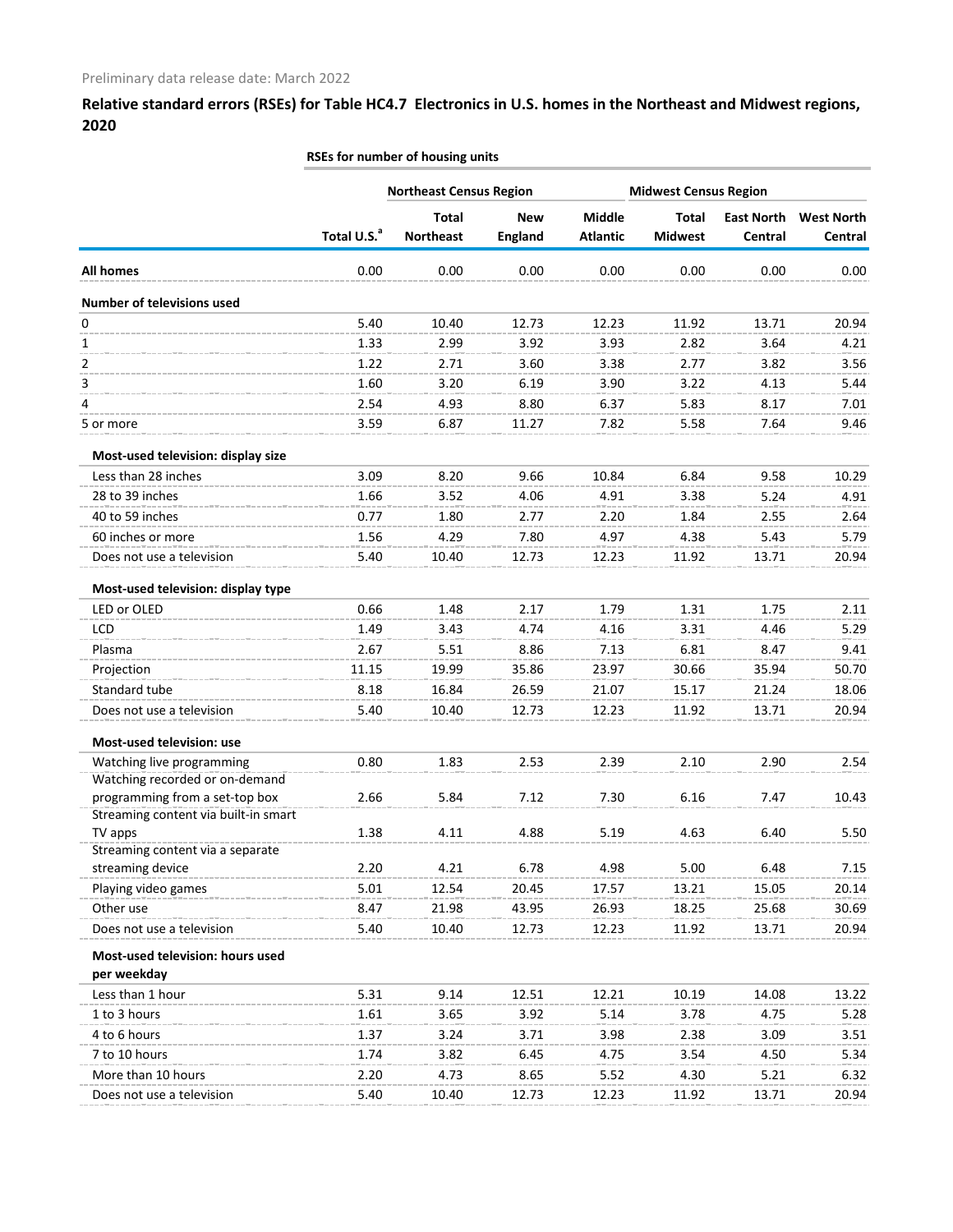|                                                                        |                         | <b>Northeast Census Region</b> |                |                 | <b>Midwest Census Region</b> |                   |                   |
|------------------------------------------------------------------------|-------------------------|--------------------------------|----------------|-----------------|------------------------------|-------------------|-------------------|
|                                                                        |                         | Total                          | <b>New</b>     | <b>Middle</b>   | <b>Total</b>                 | <b>East North</b> | <b>West North</b> |
|                                                                        | Total U.S. <sup>a</sup> | <b>Northeast</b>               | <b>England</b> | <b>Atlantic</b> | <b>Midwest</b>               | Central           | Central           |
| <b>All homes</b>                                                       | 0.00                    | 0.00                           | 0.00           | 0.00            | 0.00                         | 0.00              | 0.00              |
| Most-used television: hours used<br>per weekend day                    |                         |                                |                |                 |                              |                   |                   |
| Less than 1 hour                                                       | 5.16                    | 11.61                          | 13.58          | 14.98           | 11.85                        | 17.24             | 12.87             |
| 1 to 3 hours                                                           | 1.74                    | 4.32                           | 5.67           | 5.67            | 4.90                         | 6.16              | 7.55              |
| 4 to 6 hours                                                           | 1.31                    | 2.92                           | 3.93           | 3.73            | 2.82                         | 3.67              | 4.39              |
| 7 to 10 hours                                                          | 1.47                    | 3.40                           | 5.79           | 4.17            | 2.72                         | 3.67              | 5.01              |
| More than 10 hours                                                     | 1.90                    | 4.39                           | 6.22           | 5.36            | 4.28                         | 5.65              | 5.09              |
| Does not use a television                                              | 5.40                    | 10.40                          | 12.73          | 12.23           | 11.92                        | 13.71             | 20.94             |
| Second most-used television:<br>display size                           |                         |                                |                |                 |                              |                   |                   |
| Less than 28 inches                                                    | 2.39                    | 4.45                           | 5.09           | 6.05            | 4.66                         | 5.64              | 5.78              |
| 28 to 39 inches                                                        | 1.52                    | 2.92                           | 5.21           | 4.06            | 2.78                         | 3.60              | 4.76              |
| 40 to 59 inches                                                        | 1.19                    | 2.88                           | 5.06           | 3.24            | 2.79                         | 3.63              | 4.20              |
| 60 inches or more                                                      | 3.65                    | 8.25                           | 14.14          | 10.10           | 6.35                         | 9.18              | 11.33             |
| Does not use two televisions                                           | 1.26                    | 2.62                           | 3.82           | 3.45            | 2.61                         | 3.40              | 3.87              |
| Second most-used television:                                           |                         |                                |                |                 |                              |                   |                   |
| display type                                                           |                         |                                |                |                 |                              |                   |                   |
| LED or OLED                                                            | 1.08                    | 2.54                           | 3.54           | 3.25            | 1.86                         | 2.31              | 2.90              |
| <b>LCD</b>                                                             | 1.85                    | 4.42                           | 7.28           | 5.13            | 3.95                         | 5.20              | 5.03              |
| Plasma                                                                 | 3.66                    | 7.76                           | 12.76          | 9.29            | 7.24                         | 10.13             | 13.24             |
| Projection                                                             | 11.64                   | 37.98                          | 57.39          | 53.71           | 26.74                        | 33.32             | 36.07             |
| Standard tube                                                          | 5.98                    | 10.86                          | 20.69          | 12.89           | 10.93                        | 15.88             | 15.35             |
| Does not use two televisions                                           | 1.26                    | 2.62                           | 3.82           | 3.45            | 2.61                         | 3.40              | 3.87              |
| Second most-used television: use                                       |                         |                                |                |                 |                              |                   |                   |
| Watching live programming                                              | 1.22                    | 2.91                           | 3.69           | 3.85            | 2.56                         | 3.46              | 3.09              |
| Watching recorded or on-demand                                         |                         |                                |                |                 |                              |                   |                   |
| programming from a set-top box<br>Streaming content via built-in smart | 2.51                    | 7.76                           | 9.75           | 9.76            | 6.56                         | 7.75              | 8.94              |
| TV apps                                                                | 2.10                    | 5.32                           | 8.00           | 6.59            | 5.01                         | 6.62              | 6.47              |
| Streaming content via a separate                                       |                         |                                |                |                 |                              |                   |                   |
| streaming device                                                       | 2.27                    | 5.92                           | 8.82           | 7.56            | 4.95                         | 7.21              | 8.35              |
| Playing video games                                                    | 3.10                    | 7.65                           | 13.33          | 9.73            | 7.03                         | 8.54              | 11.92             |
| Other use                                                              | 8.26                    | 21.27                          | 48.80          | 24.18           | 22.02                        | 27.11             | 35.60             |
| Does not use two televisions                                           | 1.26                    | 2.62                           | 3.82           | 3.45            | 2.61                         | 3.40              | 3.87              |
| Second most-used television: hours                                     |                         |                                |                |                 |                              |                   |                   |
| used per weekday                                                       |                         |                                |                |                 |                              |                   |                   |
| Less than 1 hour                                                       | 1.98                    | 5.18                           | 7.19           | 5.99            | 3.49                         | 5.05              | 5.70              |
| 1 to 3 hours                                                           | 1.27                    | 2.56                           | 3.67           | 3.43            | 2.58                         | 3.55              | 3.15              |
| 4 to 6 hours                                                           | 1.94                    | 4.72                           | 6.24           | 5.74            | 4.32                         | 5.01              | 6.21              |
| 7 to 10 hours                                                          | 2.94                    | 7.11                           | 15.08          | 8.20            | 8.85                         | 10.79             | 11.72             |
| More than 10 hours                                                     | 4.88                    | 9.72                           | 17.57          | 11.87           | 11.74                        | 15.15             | 15.90             |
| Does not use two televisions                                           | 1.26                    | 2.62                           | 3.82           | 3.45            | 2.61                         | 3.40              | 3.87              |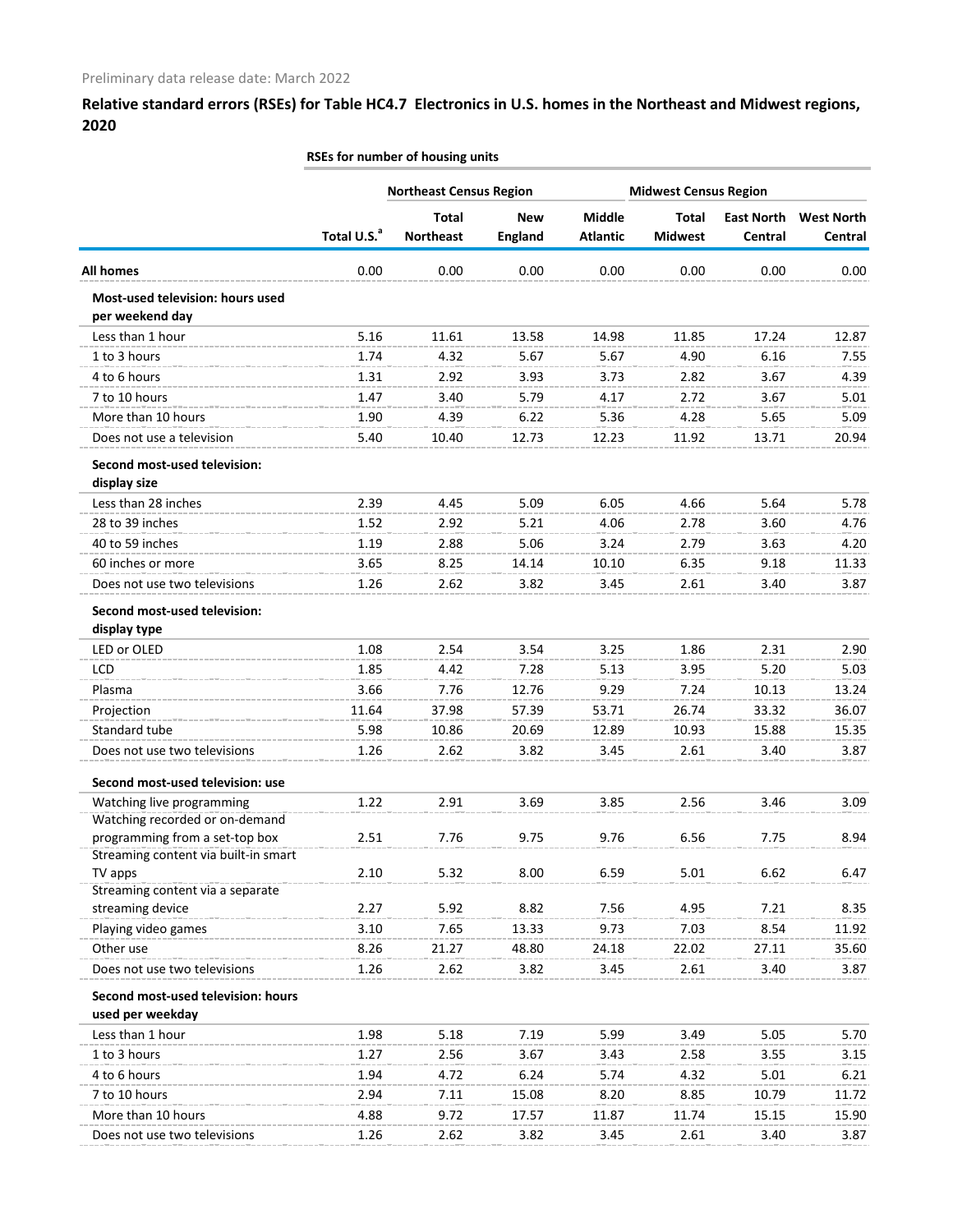| <b>Northeast Census Region</b><br><b>Midwest Census Region</b><br><b>Middle</b><br><b>Total</b><br><b>New</b><br><b>Total</b><br><b>East North</b><br><b>West North</b><br>Total U.S. <sup>a</sup><br><b>Northeast</b><br><b>Midwest</b><br><b>England</b><br><b>Atlantic</b><br>Central<br>Central<br>0.00<br>0.00<br>0.00<br>0.00<br>0.00<br>0.00<br><b>All homes</b><br>0.00<br>Second most-used television: hours<br>used per weekend day<br>Less than 1 hour<br>2.14<br>5.22<br>6.82<br>5.50<br>7.52<br>4.77<br>6.70<br>1 to 3 hours<br>1.39<br>4.13<br>2.90<br>3.14<br>4.11<br>4.05<br>3.80<br>4 to 6 hours<br>1.96<br>4.10<br>7.33<br>5.08<br>4.48<br>5.23<br>6.57<br>7 to 10 hours<br>2.58<br>6.79<br>6.41<br>5.94<br>13.54<br>8.38<br>8.37<br>More than 10 hours<br>4.80<br>9.72<br>15.18<br>11.53<br>10.77<br>14.08<br>14.54<br>Does not use two televisions<br>2.62<br>3.82<br>3.45<br>2.61<br>1.26<br>3.40<br>3.87<br>Third most-used television: display<br>size<br>Less than 28 inches<br>2.74<br>7.23<br>6.33<br>7.68<br>7.97<br>5.82<br>8.52<br>28 to 39 inches<br>5.92<br>5.87<br>1.77<br>4.86<br>7.96<br>4.24<br>6.25<br>40 to 59 inches<br>2.05<br>5.58<br>8.10<br>6.73<br>4.63<br>6.63<br>6.05<br>60 inches or more<br>6.16<br>24.29<br>14.02<br>14.20<br>17.61<br>18.96<br>12.83<br>Does not use three televisions<br>0.55<br>1.48<br>1.20<br>1.74<br>1.12<br>1.57<br>1.70<br>Third most-used television: display<br>type<br>LED or OLED<br>1.58<br>3.24<br>5.66<br>4.00<br>2.94<br>3.70<br>4.76<br>LCD<br>2.01<br>5.66<br>8.75<br>7.11<br>5.11<br>6.78<br>7.02<br>5.52<br>16.48<br>11.20<br>18.17<br>Plasma<br>12.61<br>16.04<br>14.34<br>13.80<br>Projection<br>38.96<br>91.44<br>43.48<br>40.42<br>49.76<br>52.13<br>Standard tube<br>8.13<br>15.03<br>24.20<br>18.29<br>16.72<br>20.85<br>25.23<br>Does not use three televisions<br>0.55<br>1.57<br>1.48<br>1.20<br>1.70<br>1.12<br>1.74<br>Third most-used television: use<br>Watching live programming<br>1.68<br>3.70<br>6.73<br>4.87<br>4.87<br>5.67<br>3.40<br>Watching recorded or on-demand<br>programming from a set-top box<br>4.61<br>10.29<br>19.02<br>12.49<br>9.89<br>12.58<br>17.97<br>Streaming content via built-in smart<br>TV apps<br>2.98<br>7.19<br>13.62<br>8.94<br>5.50<br>7.16<br>7.98<br>Streaming content via a separate<br>9.05<br>streaming device<br>3.63<br>8.23<br>12.50<br>9.99<br>7.08<br>9.52<br>Playing video games<br>3.90<br>10.30<br>12.65<br>8.81<br>11.26<br>10.73<br>13.42<br>Other use<br>8.68<br>35.83<br>45.32<br>45.45<br>24.02<br>35.25<br>24.78<br>Does not use three televisions<br>0.55<br>1.12<br>1.57<br>1.48<br>1.20<br>1.70<br>1.74<br>Third most-used television: hours<br>used per weekday<br>Less than 1 hour<br>2.17<br>5.90<br>5.73<br>5.67<br>8.06<br>6.98<br>4.47<br>1 to 3 hours<br>4.36<br>1.82<br>7.09<br>3.10<br>4.53<br>5.10<br>3.67<br>4 to 6 hours<br>9.32<br>3.20<br>7.80<br>12.29<br>7.04<br>9.61<br>11.38<br>7 to 10 hours<br>5.57<br>19.91<br>13.36<br>12.25<br>22.34<br>10.71<br>15.41<br>16.70<br>More than 10 hours<br>8.34<br>14.90<br>37.10<br>21.11<br>29.51<br>24.29<br>Does not use three televisions<br>0.55<br>1.12<br>1.57<br>1.48<br>1.20<br>1.74<br>1.70 |  | RSEs for number of housing units |  |  |  |
|-----------------------------------------------------------------------------------------------------------------------------------------------------------------------------------------------------------------------------------------------------------------------------------------------------------------------------------------------------------------------------------------------------------------------------------------------------------------------------------------------------------------------------------------------------------------------------------------------------------------------------------------------------------------------------------------------------------------------------------------------------------------------------------------------------------------------------------------------------------------------------------------------------------------------------------------------------------------------------------------------------------------------------------------------------------------------------------------------------------------------------------------------------------------------------------------------------------------------------------------------------------------------------------------------------------------------------------------------------------------------------------------------------------------------------------------------------------------------------------------------------------------------------------------------------------------------------------------------------------------------------------------------------------------------------------------------------------------------------------------------------------------------------------------------------------------------------------------------------------------------------------------------------------------------------------------------------------------------------------------------------------------------------------------------------------------------------------------------------------------------------------------------------------------------------------------------------------------------------------------------------------------------------------------------------------------------------------------------------------------------------------------------------------------------------------------------------------------------------------------------------------------------------------------------------------------------------------------------------------------------------------------------------------------------------------------------------------------------------------------------------------------------------------------------------------------------------------------------------------------------------------------------------------------------------------------------------------------------------------------------------------------------------------------------------------------------------------------------------------------------------------------------------------------------------------------------------------------------|--|----------------------------------|--|--|--|
|                                                                                                                                                                                                                                                                                                                                                                                                                                                                                                                                                                                                                                                                                                                                                                                                                                                                                                                                                                                                                                                                                                                                                                                                                                                                                                                                                                                                                                                                                                                                                                                                                                                                                                                                                                                                                                                                                                                                                                                                                                                                                                                                                                                                                                                                                                                                                                                                                                                                                                                                                                                                                                                                                                                                                                                                                                                                                                                                                                                                                                                                                                                                                                                                                       |  |                                  |  |  |  |
|                                                                                                                                                                                                                                                                                                                                                                                                                                                                                                                                                                                                                                                                                                                                                                                                                                                                                                                                                                                                                                                                                                                                                                                                                                                                                                                                                                                                                                                                                                                                                                                                                                                                                                                                                                                                                                                                                                                                                                                                                                                                                                                                                                                                                                                                                                                                                                                                                                                                                                                                                                                                                                                                                                                                                                                                                                                                                                                                                                                                                                                                                                                                                                                                                       |  |                                  |  |  |  |
|                                                                                                                                                                                                                                                                                                                                                                                                                                                                                                                                                                                                                                                                                                                                                                                                                                                                                                                                                                                                                                                                                                                                                                                                                                                                                                                                                                                                                                                                                                                                                                                                                                                                                                                                                                                                                                                                                                                                                                                                                                                                                                                                                                                                                                                                                                                                                                                                                                                                                                                                                                                                                                                                                                                                                                                                                                                                                                                                                                                                                                                                                                                                                                                                                       |  |                                  |  |  |  |
|                                                                                                                                                                                                                                                                                                                                                                                                                                                                                                                                                                                                                                                                                                                                                                                                                                                                                                                                                                                                                                                                                                                                                                                                                                                                                                                                                                                                                                                                                                                                                                                                                                                                                                                                                                                                                                                                                                                                                                                                                                                                                                                                                                                                                                                                                                                                                                                                                                                                                                                                                                                                                                                                                                                                                                                                                                                                                                                                                                                                                                                                                                                                                                                                                       |  |                                  |  |  |  |
|                                                                                                                                                                                                                                                                                                                                                                                                                                                                                                                                                                                                                                                                                                                                                                                                                                                                                                                                                                                                                                                                                                                                                                                                                                                                                                                                                                                                                                                                                                                                                                                                                                                                                                                                                                                                                                                                                                                                                                                                                                                                                                                                                                                                                                                                                                                                                                                                                                                                                                                                                                                                                                                                                                                                                                                                                                                                                                                                                                                                                                                                                                                                                                                                                       |  |                                  |  |  |  |
|                                                                                                                                                                                                                                                                                                                                                                                                                                                                                                                                                                                                                                                                                                                                                                                                                                                                                                                                                                                                                                                                                                                                                                                                                                                                                                                                                                                                                                                                                                                                                                                                                                                                                                                                                                                                                                                                                                                                                                                                                                                                                                                                                                                                                                                                                                                                                                                                                                                                                                                                                                                                                                                                                                                                                                                                                                                                                                                                                                                                                                                                                                                                                                                                                       |  |                                  |  |  |  |
|                                                                                                                                                                                                                                                                                                                                                                                                                                                                                                                                                                                                                                                                                                                                                                                                                                                                                                                                                                                                                                                                                                                                                                                                                                                                                                                                                                                                                                                                                                                                                                                                                                                                                                                                                                                                                                                                                                                                                                                                                                                                                                                                                                                                                                                                                                                                                                                                                                                                                                                                                                                                                                                                                                                                                                                                                                                                                                                                                                                                                                                                                                                                                                                                                       |  |                                  |  |  |  |
|                                                                                                                                                                                                                                                                                                                                                                                                                                                                                                                                                                                                                                                                                                                                                                                                                                                                                                                                                                                                                                                                                                                                                                                                                                                                                                                                                                                                                                                                                                                                                                                                                                                                                                                                                                                                                                                                                                                                                                                                                                                                                                                                                                                                                                                                                                                                                                                                                                                                                                                                                                                                                                                                                                                                                                                                                                                                                                                                                                                                                                                                                                                                                                                                                       |  |                                  |  |  |  |
|                                                                                                                                                                                                                                                                                                                                                                                                                                                                                                                                                                                                                                                                                                                                                                                                                                                                                                                                                                                                                                                                                                                                                                                                                                                                                                                                                                                                                                                                                                                                                                                                                                                                                                                                                                                                                                                                                                                                                                                                                                                                                                                                                                                                                                                                                                                                                                                                                                                                                                                                                                                                                                                                                                                                                                                                                                                                                                                                                                                                                                                                                                                                                                                                                       |  |                                  |  |  |  |
|                                                                                                                                                                                                                                                                                                                                                                                                                                                                                                                                                                                                                                                                                                                                                                                                                                                                                                                                                                                                                                                                                                                                                                                                                                                                                                                                                                                                                                                                                                                                                                                                                                                                                                                                                                                                                                                                                                                                                                                                                                                                                                                                                                                                                                                                                                                                                                                                                                                                                                                                                                                                                                                                                                                                                                                                                                                                                                                                                                                                                                                                                                                                                                                                                       |  |                                  |  |  |  |
|                                                                                                                                                                                                                                                                                                                                                                                                                                                                                                                                                                                                                                                                                                                                                                                                                                                                                                                                                                                                                                                                                                                                                                                                                                                                                                                                                                                                                                                                                                                                                                                                                                                                                                                                                                                                                                                                                                                                                                                                                                                                                                                                                                                                                                                                                                                                                                                                                                                                                                                                                                                                                                                                                                                                                                                                                                                                                                                                                                                                                                                                                                                                                                                                                       |  |                                  |  |  |  |
|                                                                                                                                                                                                                                                                                                                                                                                                                                                                                                                                                                                                                                                                                                                                                                                                                                                                                                                                                                                                                                                                                                                                                                                                                                                                                                                                                                                                                                                                                                                                                                                                                                                                                                                                                                                                                                                                                                                                                                                                                                                                                                                                                                                                                                                                                                                                                                                                                                                                                                                                                                                                                                                                                                                                                                                                                                                                                                                                                                                                                                                                                                                                                                                                                       |  |                                  |  |  |  |
|                                                                                                                                                                                                                                                                                                                                                                                                                                                                                                                                                                                                                                                                                                                                                                                                                                                                                                                                                                                                                                                                                                                                                                                                                                                                                                                                                                                                                                                                                                                                                                                                                                                                                                                                                                                                                                                                                                                                                                                                                                                                                                                                                                                                                                                                                                                                                                                                                                                                                                                                                                                                                                                                                                                                                                                                                                                                                                                                                                                                                                                                                                                                                                                                                       |  |                                  |  |  |  |
|                                                                                                                                                                                                                                                                                                                                                                                                                                                                                                                                                                                                                                                                                                                                                                                                                                                                                                                                                                                                                                                                                                                                                                                                                                                                                                                                                                                                                                                                                                                                                                                                                                                                                                                                                                                                                                                                                                                                                                                                                                                                                                                                                                                                                                                                                                                                                                                                                                                                                                                                                                                                                                                                                                                                                                                                                                                                                                                                                                                                                                                                                                                                                                                                                       |  |                                  |  |  |  |
|                                                                                                                                                                                                                                                                                                                                                                                                                                                                                                                                                                                                                                                                                                                                                                                                                                                                                                                                                                                                                                                                                                                                                                                                                                                                                                                                                                                                                                                                                                                                                                                                                                                                                                                                                                                                                                                                                                                                                                                                                                                                                                                                                                                                                                                                                                                                                                                                                                                                                                                                                                                                                                                                                                                                                                                                                                                                                                                                                                                                                                                                                                                                                                                                                       |  |                                  |  |  |  |
|                                                                                                                                                                                                                                                                                                                                                                                                                                                                                                                                                                                                                                                                                                                                                                                                                                                                                                                                                                                                                                                                                                                                                                                                                                                                                                                                                                                                                                                                                                                                                                                                                                                                                                                                                                                                                                                                                                                                                                                                                                                                                                                                                                                                                                                                                                                                                                                                                                                                                                                                                                                                                                                                                                                                                                                                                                                                                                                                                                                                                                                                                                                                                                                                                       |  |                                  |  |  |  |
|                                                                                                                                                                                                                                                                                                                                                                                                                                                                                                                                                                                                                                                                                                                                                                                                                                                                                                                                                                                                                                                                                                                                                                                                                                                                                                                                                                                                                                                                                                                                                                                                                                                                                                                                                                                                                                                                                                                                                                                                                                                                                                                                                                                                                                                                                                                                                                                                                                                                                                                                                                                                                                                                                                                                                                                                                                                                                                                                                                                                                                                                                                                                                                                                                       |  |                                  |  |  |  |
|                                                                                                                                                                                                                                                                                                                                                                                                                                                                                                                                                                                                                                                                                                                                                                                                                                                                                                                                                                                                                                                                                                                                                                                                                                                                                                                                                                                                                                                                                                                                                                                                                                                                                                                                                                                                                                                                                                                                                                                                                                                                                                                                                                                                                                                                                                                                                                                                                                                                                                                                                                                                                                                                                                                                                                                                                                                                                                                                                                                                                                                                                                                                                                                                                       |  |                                  |  |  |  |
|                                                                                                                                                                                                                                                                                                                                                                                                                                                                                                                                                                                                                                                                                                                                                                                                                                                                                                                                                                                                                                                                                                                                                                                                                                                                                                                                                                                                                                                                                                                                                                                                                                                                                                                                                                                                                                                                                                                                                                                                                                                                                                                                                                                                                                                                                                                                                                                                                                                                                                                                                                                                                                                                                                                                                                                                                                                                                                                                                                                                                                                                                                                                                                                                                       |  |                                  |  |  |  |
|                                                                                                                                                                                                                                                                                                                                                                                                                                                                                                                                                                                                                                                                                                                                                                                                                                                                                                                                                                                                                                                                                                                                                                                                                                                                                                                                                                                                                                                                                                                                                                                                                                                                                                                                                                                                                                                                                                                                                                                                                                                                                                                                                                                                                                                                                                                                                                                                                                                                                                                                                                                                                                                                                                                                                                                                                                                                                                                                                                                                                                                                                                                                                                                                                       |  |                                  |  |  |  |
|                                                                                                                                                                                                                                                                                                                                                                                                                                                                                                                                                                                                                                                                                                                                                                                                                                                                                                                                                                                                                                                                                                                                                                                                                                                                                                                                                                                                                                                                                                                                                                                                                                                                                                                                                                                                                                                                                                                                                                                                                                                                                                                                                                                                                                                                                                                                                                                                                                                                                                                                                                                                                                                                                                                                                                                                                                                                                                                                                                                                                                                                                                                                                                                                                       |  |                                  |  |  |  |
|                                                                                                                                                                                                                                                                                                                                                                                                                                                                                                                                                                                                                                                                                                                                                                                                                                                                                                                                                                                                                                                                                                                                                                                                                                                                                                                                                                                                                                                                                                                                                                                                                                                                                                                                                                                                                                                                                                                                                                                                                                                                                                                                                                                                                                                                                                                                                                                                                                                                                                                                                                                                                                                                                                                                                                                                                                                                                                                                                                                                                                                                                                                                                                                                                       |  |                                  |  |  |  |
|                                                                                                                                                                                                                                                                                                                                                                                                                                                                                                                                                                                                                                                                                                                                                                                                                                                                                                                                                                                                                                                                                                                                                                                                                                                                                                                                                                                                                                                                                                                                                                                                                                                                                                                                                                                                                                                                                                                                                                                                                                                                                                                                                                                                                                                                                                                                                                                                                                                                                                                                                                                                                                                                                                                                                                                                                                                                                                                                                                                                                                                                                                                                                                                                                       |  |                                  |  |  |  |
|                                                                                                                                                                                                                                                                                                                                                                                                                                                                                                                                                                                                                                                                                                                                                                                                                                                                                                                                                                                                                                                                                                                                                                                                                                                                                                                                                                                                                                                                                                                                                                                                                                                                                                                                                                                                                                                                                                                                                                                                                                                                                                                                                                                                                                                                                                                                                                                                                                                                                                                                                                                                                                                                                                                                                                                                                                                                                                                                                                                                                                                                                                                                                                                                                       |  |                                  |  |  |  |
|                                                                                                                                                                                                                                                                                                                                                                                                                                                                                                                                                                                                                                                                                                                                                                                                                                                                                                                                                                                                                                                                                                                                                                                                                                                                                                                                                                                                                                                                                                                                                                                                                                                                                                                                                                                                                                                                                                                                                                                                                                                                                                                                                                                                                                                                                                                                                                                                                                                                                                                                                                                                                                                                                                                                                                                                                                                                                                                                                                                                                                                                                                                                                                                                                       |  |                                  |  |  |  |
|                                                                                                                                                                                                                                                                                                                                                                                                                                                                                                                                                                                                                                                                                                                                                                                                                                                                                                                                                                                                                                                                                                                                                                                                                                                                                                                                                                                                                                                                                                                                                                                                                                                                                                                                                                                                                                                                                                                                                                                                                                                                                                                                                                                                                                                                                                                                                                                                                                                                                                                                                                                                                                                                                                                                                                                                                                                                                                                                                                                                                                                                                                                                                                                                                       |  |                                  |  |  |  |
|                                                                                                                                                                                                                                                                                                                                                                                                                                                                                                                                                                                                                                                                                                                                                                                                                                                                                                                                                                                                                                                                                                                                                                                                                                                                                                                                                                                                                                                                                                                                                                                                                                                                                                                                                                                                                                                                                                                                                                                                                                                                                                                                                                                                                                                                                                                                                                                                                                                                                                                                                                                                                                                                                                                                                                                                                                                                                                                                                                                                                                                                                                                                                                                                                       |  |                                  |  |  |  |
|                                                                                                                                                                                                                                                                                                                                                                                                                                                                                                                                                                                                                                                                                                                                                                                                                                                                                                                                                                                                                                                                                                                                                                                                                                                                                                                                                                                                                                                                                                                                                                                                                                                                                                                                                                                                                                                                                                                                                                                                                                                                                                                                                                                                                                                                                                                                                                                                                                                                                                                                                                                                                                                                                                                                                                                                                                                                                                                                                                                                                                                                                                                                                                                                                       |  |                                  |  |  |  |
|                                                                                                                                                                                                                                                                                                                                                                                                                                                                                                                                                                                                                                                                                                                                                                                                                                                                                                                                                                                                                                                                                                                                                                                                                                                                                                                                                                                                                                                                                                                                                                                                                                                                                                                                                                                                                                                                                                                                                                                                                                                                                                                                                                                                                                                                                                                                                                                                                                                                                                                                                                                                                                                                                                                                                                                                                                                                                                                                                                                                                                                                                                                                                                                                                       |  |                                  |  |  |  |
|                                                                                                                                                                                                                                                                                                                                                                                                                                                                                                                                                                                                                                                                                                                                                                                                                                                                                                                                                                                                                                                                                                                                                                                                                                                                                                                                                                                                                                                                                                                                                                                                                                                                                                                                                                                                                                                                                                                                                                                                                                                                                                                                                                                                                                                                                                                                                                                                                                                                                                                                                                                                                                                                                                                                                                                                                                                                                                                                                                                                                                                                                                                                                                                                                       |  |                                  |  |  |  |
|                                                                                                                                                                                                                                                                                                                                                                                                                                                                                                                                                                                                                                                                                                                                                                                                                                                                                                                                                                                                                                                                                                                                                                                                                                                                                                                                                                                                                                                                                                                                                                                                                                                                                                                                                                                                                                                                                                                                                                                                                                                                                                                                                                                                                                                                                                                                                                                                                                                                                                                                                                                                                                                                                                                                                                                                                                                                                                                                                                                                                                                                                                                                                                                                                       |  |                                  |  |  |  |
|                                                                                                                                                                                                                                                                                                                                                                                                                                                                                                                                                                                                                                                                                                                                                                                                                                                                                                                                                                                                                                                                                                                                                                                                                                                                                                                                                                                                                                                                                                                                                                                                                                                                                                                                                                                                                                                                                                                                                                                                                                                                                                                                                                                                                                                                                                                                                                                                                                                                                                                                                                                                                                                                                                                                                                                                                                                                                                                                                                                                                                                                                                                                                                                                                       |  |                                  |  |  |  |
|                                                                                                                                                                                                                                                                                                                                                                                                                                                                                                                                                                                                                                                                                                                                                                                                                                                                                                                                                                                                                                                                                                                                                                                                                                                                                                                                                                                                                                                                                                                                                                                                                                                                                                                                                                                                                                                                                                                                                                                                                                                                                                                                                                                                                                                                                                                                                                                                                                                                                                                                                                                                                                                                                                                                                                                                                                                                                                                                                                                                                                                                                                                                                                                                                       |  |                                  |  |  |  |
|                                                                                                                                                                                                                                                                                                                                                                                                                                                                                                                                                                                                                                                                                                                                                                                                                                                                                                                                                                                                                                                                                                                                                                                                                                                                                                                                                                                                                                                                                                                                                                                                                                                                                                                                                                                                                                                                                                                                                                                                                                                                                                                                                                                                                                                                                                                                                                                                                                                                                                                                                                                                                                                                                                                                                                                                                                                                                                                                                                                                                                                                                                                                                                                                                       |  |                                  |  |  |  |
|                                                                                                                                                                                                                                                                                                                                                                                                                                                                                                                                                                                                                                                                                                                                                                                                                                                                                                                                                                                                                                                                                                                                                                                                                                                                                                                                                                                                                                                                                                                                                                                                                                                                                                                                                                                                                                                                                                                                                                                                                                                                                                                                                                                                                                                                                                                                                                                                                                                                                                                                                                                                                                                                                                                                                                                                                                                                                                                                                                                                                                                                                                                                                                                                                       |  |                                  |  |  |  |
|                                                                                                                                                                                                                                                                                                                                                                                                                                                                                                                                                                                                                                                                                                                                                                                                                                                                                                                                                                                                                                                                                                                                                                                                                                                                                                                                                                                                                                                                                                                                                                                                                                                                                                                                                                                                                                                                                                                                                                                                                                                                                                                                                                                                                                                                                                                                                                                                                                                                                                                                                                                                                                                                                                                                                                                                                                                                                                                                                                                                                                                                                                                                                                                                                       |  |                                  |  |  |  |
|                                                                                                                                                                                                                                                                                                                                                                                                                                                                                                                                                                                                                                                                                                                                                                                                                                                                                                                                                                                                                                                                                                                                                                                                                                                                                                                                                                                                                                                                                                                                                                                                                                                                                                                                                                                                                                                                                                                                                                                                                                                                                                                                                                                                                                                                                                                                                                                                                                                                                                                                                                                                                                                                                                                                                                                                                                                                                                                                                                                                                                                                                                                                                                                                                       |  |                                  |  |  |  |
|                                                                                                                                                                                                                                                                                                                                                                                                                                                                                                                                                                                                                                                                                                                                                                                                                                                                                                                                                                                                                                                                                                                                                                                                                                                                                                                                                                                                                                                                                                                                                                                                                                                                                                                                                                                                                                                                                                                                                                                                                                                                                                                                                                                                                                                                                                                                                                                                                                                                                                                                                                                                                                                                                                                                                                                                                                                                                                                                                                                                                                                                                                                                                                                                                       |  |                                  |  |  |  |
|                                                                                                                                                                                                                                                                                                                                                                                                                                                                                                                                                                                                                                                                                                                                                                                                                                                                                                                                                                                                                                                                                                                                                                                                                                                                                                                                                                                                                                                                                                                                                                                                                                                                                                                                                                                                                                                                                                                                                                                                                                                                                                                                                                                                                                                                                                                                                                                                                                                                                                                                                                                                                                                                                                                                                                                                                                                                                                                                                                                                                                                                                                                                                                                                                       |  |                                  |  |  |  |
|                                                                                                                                                                                                                                                                                                                                                                                                                                                                                                                                                                                                                                                                                                                                                                                                                                                                                                                                                                                                                                                                                                                                                                                                                                                                                                                                                                                                                                                                                                                                                                                                                                                                                                                                                                                                                                                                                                                                                                                                                                                                                                                                                                                                                                                                                                                                                                                                                                                                                                                                                                                                                                                                                                                                                                                                                                                                                                                                                                                                                                                                                                                                                                                                                       |  |                                  |  |  |  |
|                                                                                                                                                                                                                                                                                                                                                                                                                                                                                                                                                                                                                                                                                                                                                                                                                                                                                                                                                                                                                                                                                                                                                                                                                                                                                                                                                                                                                                                                                                                                                                                                                                                                                                                                                                                                                                                                                                                                                                                                                                                                                                                                                                                                                                                                                                                                                                                                                                                                                                                                                                                                                                                                                                                                                                                                                                                                                                                                                                                                                                                                                                                                                                                                                       |  |                                  |  |  |  |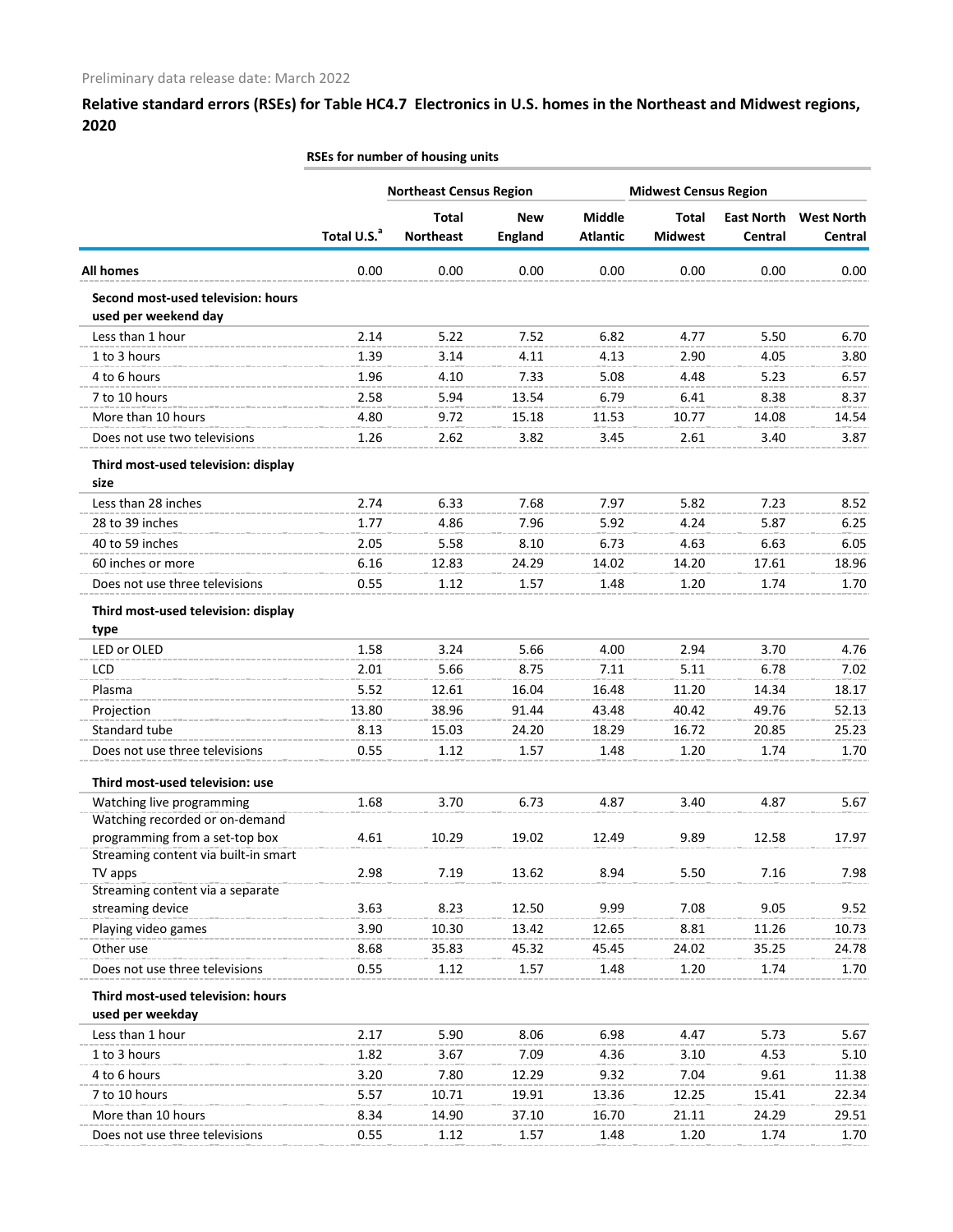|                                                                      |                         | <b>Northeast Census Region</b>   |                              |                           | <b>Midwest Census Region</b>   |                              |                              |  |
|----------------------------------------------------------------------|-------------------------|----------------------------------|------------------------------|---------------------------|--------------------------------|------------------------------|------------------------------|--|
|                                                                      | Total U.S. <sup>a</sup> | <b>Total</b><br><b>Northeast</b> | <b>New</b><br><b>England</b> | Middle<br><b>Atlantic</b> | <b>Total</b><br><b>Midwest</b> | <b>East North</b><br>Central | <b>West North</b><br>Central |  |
| <b>All homes</b>                                                     | 0.00                    | 0.00                             | 0.00                         | 0.00                      | 0.00                           | 0.00                         | 0.00                         |  |
| Third most-used television: hours<br>used per weekend day            |                         |                                  |                              |                           |                                |                              |                              |  |
| Less than 1 hour                                                     | 2.16                    | 5.79                             | 8.78                         | 6.80                      | 5.02                           | 6.15                         | 6.98                         |  |
| 1 to 3 hours                                                         | 2.14                    | 3.86                             | 6.14                         | 4.87                      | 3.88                           | 5.12                         | 5.80                         |  |
| 4 to 6 hours                                                         | 2.93                    | 7.34                             | 11.12                        | 9.40                      | 7.14                           | 8.90                         | 12.42                        |  |
| 7 to 10 hours                                                        | 4.75                    | 12.13                            | 17.23                        | 14.77                     | 11.25                          | 13.87                        | 19.84                        |  |
| More than 10 hours                                                   | 6.54                    | 12.27                            | 21.98                        | 14.62                     | 16.86                          | 18.61                        | 22.14                        |  |
| Does not use three televisions                                       | 0.55                    | 1.12                             | 1.57                         | 1.48                      | 1.20                           | 1.74                         | 1.70                         |  |
| Number of cable or satellite boxes<br>without DVRs used              |                         |                                  |                              |                           |                                |                              |                              |  |
| 0                                                                    | 0.66                    | 1.80                             | 2.11                         | 2.23                      | 1.28                           | 1.71                         | 1.84                         |  |
| 1                                                                    | 1.99                    | 3.96                             | 5.07                         | 4.56                      | 4.67                           | 5.78                         | 6.19                         |  |
| 2                                                                    | 2.86                    | 5.37                             | 7.38                         | 6.94                      | 5.30                           | 6.55                         | 8.11                         |  |
| 3 or more                                                            | 3.88                    | 6.77                             | 11.75                        | 8.26                      | 9.65                           | 11.09                        | 12.65                        |  |
| Number of cable or satellite boxes<br>with DVRs used                 |                         |                                  |                              |                           |                                |                              |                              |  |
| 0                                                                    | 0.60                    | 1.32                             | 1.74                         | 1.65                      | 1.17                           | 1.55                         | 1.52                         |  |
| 1                                                                    | 1.75                    | 3.78                             | 4.26                         | 5.11                      | 3.49                           | 3.85                         | 5.68                         |  |
| 2                                                                    | 3.25                    | 6.58                             | 10.31                        | 7.80                      | 7.07                           | 9.15                         | 9.51                         |  |
| 3 or more                                                            | 2.88                    | 7.50                             | 11.23                        | 9.69                      | 6.91                           | 8.76                         | 9.53                         |  |
| Number of separate DVRs used (not<br>part of cable or satellite box) |                         |                                  |                              |                           |                                |                              |                              |  |
| 0                                                                    | 0.18                    | 0.38                             | 0.48                         | 0.52                      | 0.38                           | 0.50                         | 0.56                         |  |
| 1                                                                    | 3.71                    | 10.39                            | 14.76                        | 14.02                     | 8.25                           | 11.05                        | 13.06                        |  |
| 2                                                                    | 9.81                    | 19.01                            | 44.43                        | 20.54                     | 18.34                          | 23.06                        | 24.20                        |  |
| 3 or more                                                            | 14.89                   | 29.92                            | 53.15                        | 32.60                     | 29.54                          | 38.83                        | 40.81                        |  |
| Number of DVD or Blu-ray players<br>used                             |                         |                                  |                              |                           |                                |                              |                              |  |
| 0                                                                    | 0.69                    | 1.57                             | 2.47                         | 1.97                      | 1.68                           | 2.35                         | 2.52                         |  |
| 1                                                                    | 1.12                    | 2.41                             | 4.13                         | 3.06                      | 2.29                           | 3.60                         | 3.73                         |  |
| 2                                                                    | 2.69                    | 6.71                             | 11.11                        | 8.76                      | 5.31                           | 6.53                         | 8.64                         |  |
| 3 or more                                                            | 5.23                    | 15.22                            | 24.04                        | 16.84                     | 10.25                          | 12.07                        | 16.58                        |  |
| <b>Number of VCRs used</b>                                           |                         |                                  |                              |                           |                                |                              |                              |  |
| $\pmb{0}$                                                            | 0.38                    | 0.81                             | 0.88                         | 1.00                      | 0.89                           | 1.12                         | 1.12                         |  |
| 1                                                                    | 2.28                    | 5.20                             | 6.14                         | 6.49                      | 4.16                           | 5.09                         | 5.56                         |  |
| 2                                                                    | 6.96                    | 12.81                            | 22.55                        | 17.07                     | 11.93                          | 15.84                        | 23.36                        |  |
| 3 or more                                                            | 15.47                   | 31.12                            | 70.62                        | 35.06                     | 43.23                          | 47.74                        | 100.53                       |  |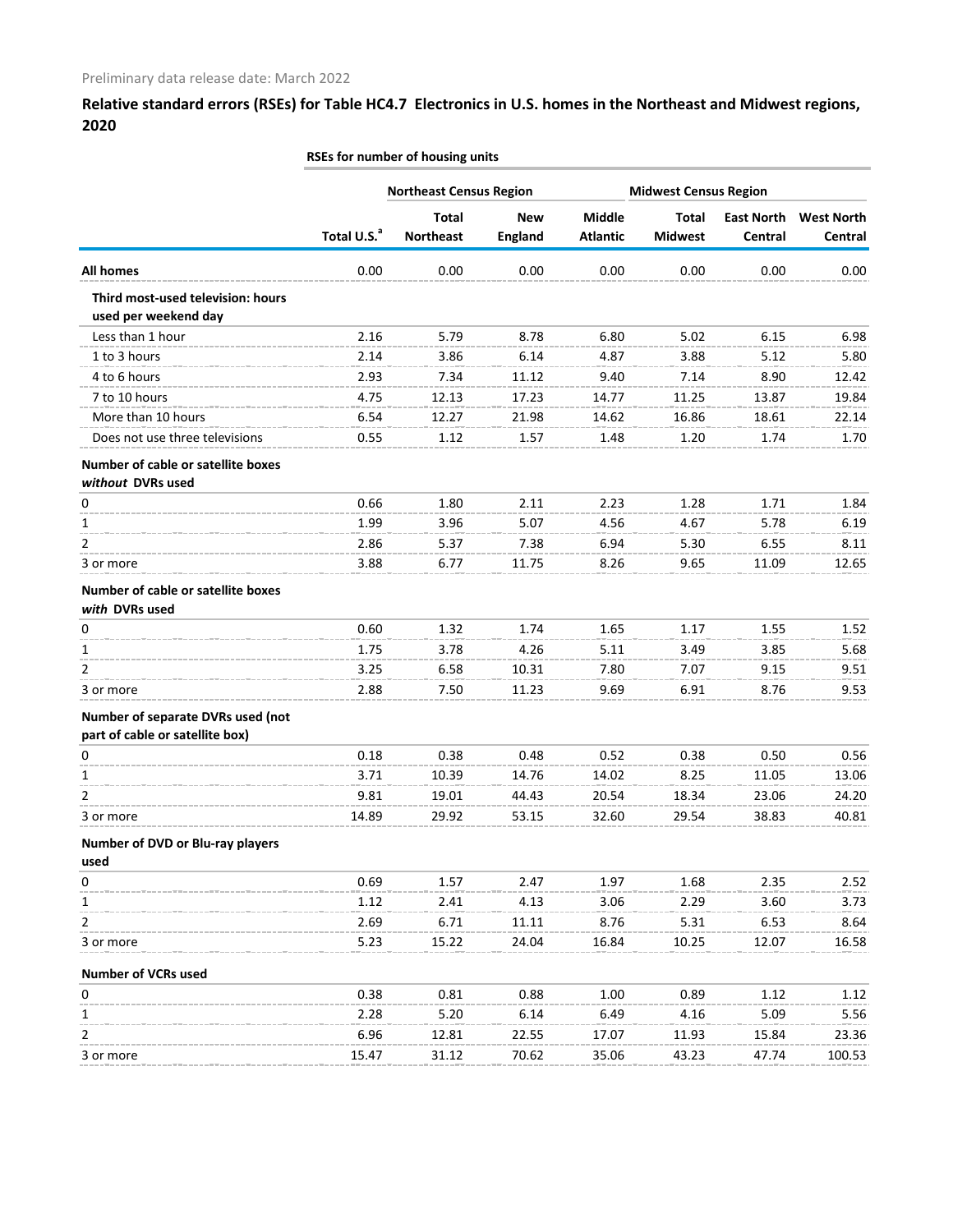|                                                     |                         | <b>Northeast Census Region</b>   |                              |                           | <b>Midwest Census Region</b>   |                              |                              |
|-----------------------------------------------------|-------------------------|----------------------------------|------------------------------|---------------------------|--------------------------------|------------------------------|------------------------------|
|                                                     | Total U.S. <sup>a</sup> | <b>Total</b><br><b>Northeast</b> | <b>New</b><br><b>England</b> | Middle<br><b>Atlantic</b> | <b>Total</b><br><b>Midwest</b> | <b>East North</b><br>Central | <b>West North</b><br>Central |
| <b>All homes</b>                                    | 0.00                    | 0.00                             | 0.00                         | 0.00                      | 0.00                           | 0.00                         | 0.00                         |
| <b>Number of internet streaming</b><br>devices used |                         |                                  |                              |                           |                                |                              |                              |
| 0                                                   | 0.93                    | 2.03                             | 3.60                         | 2.25                      | 2.03                           | 2.79                         | 2.69                         |
| 1                                                   | 1.29                    | 3.24                             | 4.49                         | 3.95                      | 2.89                           | 3.80                         | 4.38                         |
| 2                                                   | 1.96                    | 4.91                             | 6.52                         | 6.57                      | 3.72                           | 5.26                         | 6.15                         |
| 3 or more                                           | 2.04                    | 4.06                             | 6.50                         | 5.18                      | 4.74                           | 6.68                         | 5.50                         |
| Number of home theater or audio<br>systems used     |                         |                                  |                              |                           |                                |                              |                              |
| 0                                                   | 0.43                    | 0.92                             | 1.52                         | 1.21                      | 0.94                           | 1.22                         | 1.50                         |
| 1                                                   | 1.53                    | 3.00                             | 5.00                         | 3.92                      | 3.53                           | 4.54                         | 5.86                         |
| 2                                                   | 4.18                    | 11.25                            | 12.52                        | 14.96                     | 8.22                           | 11.98                        | 11.47                        |
| 3 or more                                           | 12.65                   | 36.04                            | 41.99                        | 45.87                     | 32.92                          | 38.80                        | 56.78                        |
| Number of video game consoles used                  |                         |                                  |                              |                           |                                |                              |                              |
| 0                                                   | 0.58                    | 1.32                             | 2.22                         | 1.63                      | 1.36                           | 1.83                         | 1.90                         |
| 1                                                   | 1.56                    | 3.69                             | 4.88                         | 4.80                      | 2.95                           | 3.86                         | 4.48                         |
| 2                                                   | 2.83                    | 6.65                             | 9.94                         | 7.71                      | 5.58                           |                              |                              |
|                                                     |                         |                                  |                              |                           |                                | 7.57                         | 9.19                         |
| 3 or more                                           | 4.86                    | 12.03                            | 17.66                        | 14.09                     | 11.87                          | 14.76                        | 14.01                        |
| Have internet access in the home                    |                         |                                  |                              |                           |                                |                              |                              |
| Yes                                                 | 0.20                    | 0.47                             | 0.86                         | 0.55                      | 0.68                           | 0.87                         | 0.95                         |
| Pays cell phone company or internet                 |                         |                                  |                              |                           |                                |                              |                              |
| service provider                                    | 0.27                    | 0.67                             | 1.04                         | 0.85                      | 0.77                           | 1.00                         | 1.22                         |
| Does not pay cell phone company or                  |                         |                                  |                              |                           |                                |                              |                              |
| internet service provider                           | 4.19                    | 13.07                            | 16.90                        | 15.59                     | 9.97                           | 12.99                        | 12.67                        |
| No.                                                 | 2.64                    | 6.42                             | 12.78                        | 7.44                      | 7.50                           | 9.63                         | 10.51                        |
| <b>Number of smart speakers</b>                     |                         |                                  |                              |                           |                                |                              |                              |
| 0                                                   | 0.49                    | 1.28                             | 1.92                         | 1.57                      | 0.91                           | 1.25                         | 1.54                         |
| 1                                                   | 1.84                    | 4.42                             | 5.78                         | 5.26                      | 3.52                           | 4.44                         | 6.09                         |
| $\overline{2}$                                      | 2.91                    | 6.27                             | 8.57                         | 7.53                      | 5.87                           | 7.15                         | 9.06                         |
| 3 or more                                           | 2.52                    | 4.81                             | 9.89                         | 7.19                      | 7.06                           | 9.75                         | 9.76                         |
| <b>Smart speaker controls</b>                       |                         |                                  |                              |                           |                                |                              |                              |
| Lighting                                            | 2.62                    | 5.40                             | 8.86                         | 7.77                      | 6.39                           | 8.29                         | 10.25                        |
| Temperature                                         | 4.42                    | 7.52                             | 15.79                        | 9.17                      | 8.06                           | 10.77                        | 12.51                        |
| Security system, cameras, or locks                  | 3.65                    | 7.41                             | 11.53                        | 9.17                      | 7.20                           | 9.36                         | 11.41                        |
| Television, set-top box, or streaming               |                         |                                  |                              |                           |                                |                              |                              |
| device                                              | 3.33                    | 7.24                             | 9.63                         | 8.52                      | 6.31                           | 8.48                         | 9.31                         |
| Something else                                      | 10.36                   | 27.66                            | 43.39                        | 32.70                     | 28.98                          | 32.38                        | 48.51                        |
| Does not use smart speaker to control               |                         |                                  |                              |                           |                                |                              |                              |
| devices                                             | 1.93                    | 3.93                             | 6.31                         | 4.60                      | 3.93                           | 5.22                         | 5.50                         |
| Does not have smart speaker                         | 0.49                    | 1.28                             | 1.92                         | 1.57                      | 0.91                           | 1.25                         | 1.54                         |